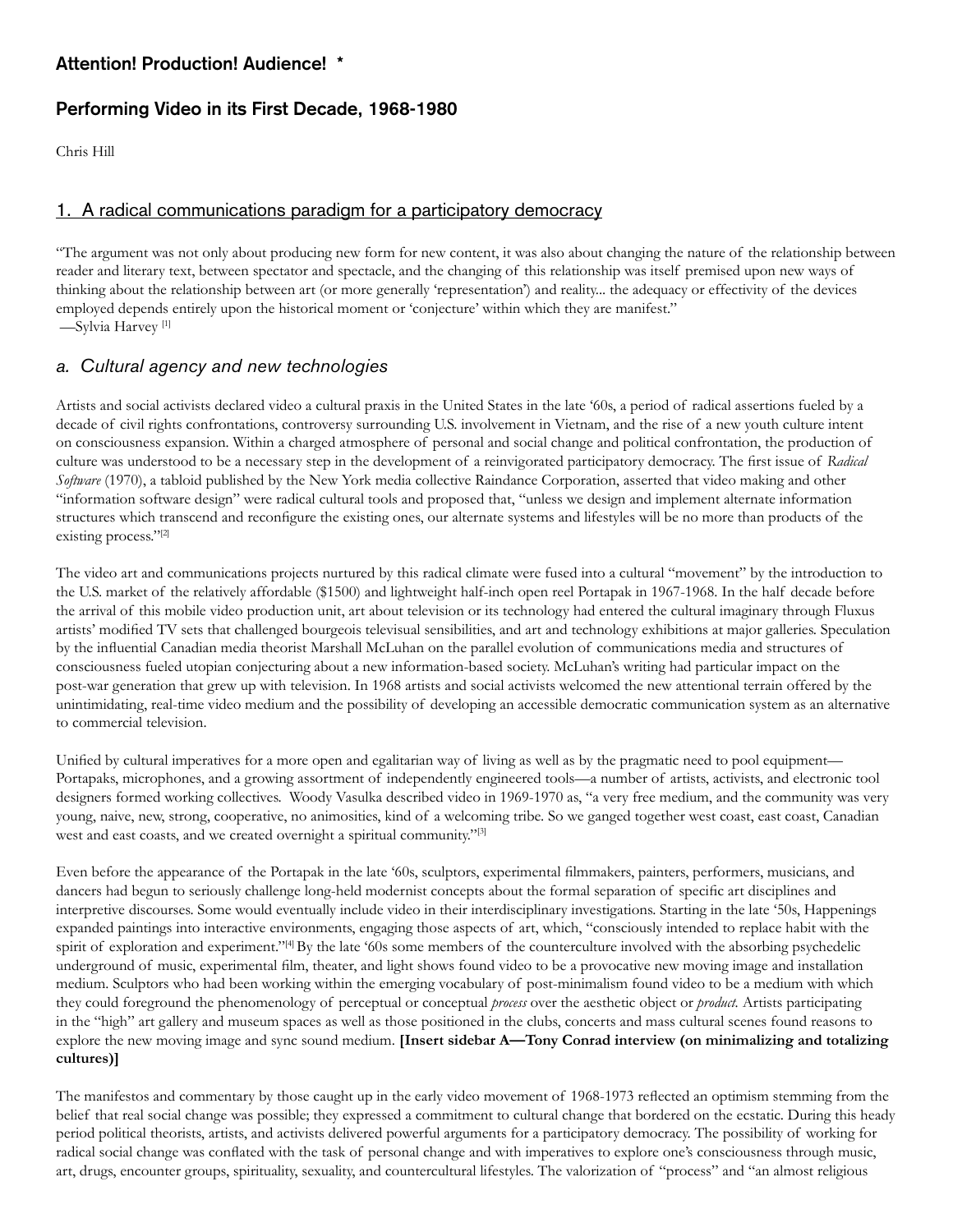return to experience" was shared by both political and cultural radicals of the late '60s, even though their agendas and strategies varied considerably.[5] Much of the enthusiasm expressed about the "process" and "experience" available to artists and audiences through the new portable video technology centered on instant replay and the immediate "feedback" of one's experience.

The social and cultural challenges of the '60s were, "a disruption of late capitalist ideology, political hegemony, and the bourgeois dream of unproblematic production."[6] The decade opened with the beginning of the civil disobedience phase of the civil rights movement and the formation of the Student Non-Violent Coordinating Committee (SNCC), which organized interracial Freedom Rides to integrate restaurants and restrooms in the South in 1961. According to Todd Gitlin, '60s activist and sociologist, "The [civil rights] movement's rise and fall, its transmutations from southern nonviolence to black power, its insistence on the self-determination of the insulted and injured, was the template for every other movement of the decade."<sup>[7]</sup>

Influenced by SNCC's egalitarianism, where middle class and poor struggled together, Students for a Democratic Society (SDS) in 1962 issued the Port Huron Statement which called for a "participatory democracy" based on "love and community in decisions shaping private lives." This New Left asserted that necessary social change would come about only by replacing institutions of control not by reforming them.[8] The civil rights movement, SDS, the growing anti-war movement, and community organizing around urban poverty, provided activist models that would challenge the generation coming of age in the mid-'60s to interrogate institutionalized authority, national priorities, and conventional expectations of personal satisfaction and class privilege. On college campuses, teach-ins, information sharing, and local organizing around issues of housing, health, and legal rights offered practicums for a radically revised education for living. By 1968, 50% of the population was under 25, and across the country young people were swept up in the intoxication of the expanding and celebratory counterculture, its music, and its libertarian lifestyle choices. Although deep divisions between political radicals and lifestyle radicals remained throughout the decade, the country experienced a profound transformation of cultural relations in their wake.

As part of the progressive dialogue on college campuses between 1968 and 1973, tracts by writers like Herbert Marcuse were broadly circulated and discussed. They described the media as a "consciousness industry" responsible for the alienation of the individual, the commodification of culture, and the centralized control of communications technologies. In his widely read books, *One-Dimensional Man*  (1964) and *An Essay on Liberation* (1969), Herbert Marcuse identified a relationship between the consciousness of the individual and the political, asserting that "radical change in consciousness is the beginning, the first step in changing social existence: the emergence of a new Subject." This new citizen, aware of and actively dealing with "tragedy and romance, archetypal dreams and anxieties" would be less susceptible to "technical solutions" offered through contemporary society's homogeneous "happy consciousness."<sup>[9]</sup> Marcuse's writing framed other mandates for consciousness expansion and change and validated the role that personal agency should play in accomplishing social change.

By 1969, through confrontation and consciousness raising—the sharing and study of personal experience and history—African Americans and women had declared themselves new historical "subjects." Strategizing around separatism and alliances, their liberation movements developed solidarity with other U.S. and international movements as global awareness permeated their public discourse. The gay rights movement born after the 1969 Stonewall confrontation, and the American Indian Movement (AIM) also asserted political and cultural identities through public actions and cultural networking during the early '70s. These new movements focused both on histories of economic exploitation and systemic cultural domination. The Port Huron Statement had demanded a less alienated society and claimed a definitive subjectivity for the generation coming of age in the '60s; these new movements also sought profound transformation in both socioeconomic and cultural relations.

Although the New Left and the anti-war movement in the late '60s had close ties with progressive documentary filmmakers, for example the Newsreel film collective, their reports and analyses were disseminated primarily through an extensive underground press.<sup>[10]</sup> The Left regarded mainstream media, including commercial television, with distrust. Planning for the 1968 anti-war protests in Chicago during the Democratic National Convention did include strategizing around national press coverage, but it was fringe groups like the Yippies that specifically sought confrontation with and coverage by commercial media. Forays into network broadcasting, such as the Videofreex collaboration with CBS on the aborted 1969 *Subject to Change* project, revealed the industry's contradictory aspirations for new broadcast programming and reinforced alternative videomakers' wariness of allying with corporate television. **[Insert sidebar B—interview with Parry Teasdale on Videofreex]**

By the early '70s video theorists writing in *Radical Software* along with Marxist critic Todd Gitlin and German socialist Hans Magnus Enzensberger had outlined arguments for an alternative, independent electronic media practice. In 1970, building on ideas developed earlier by Bertolt Brecht regarding the corporate structure of radio communications, Enzensberger critiqued the asymmetry between media producers/transmitters and media consumers/receivers. The radio and television industries had centralized and controlled access to the production, programming, and transmission of media, and limited those individual receivers to participation as consumers. However there was nothing inherent in the technology that could not support a more reciprocal communications system such as, for example, the telephone. Enzensberger concluded that new portable video technology set the stage for redressing this contradiction:

"For the first time in history the media are making possible mass participation in a social and socialized productive process, the practical means of which are in the hands of the masses themselves. Such a use of them would bring the communications media, which up to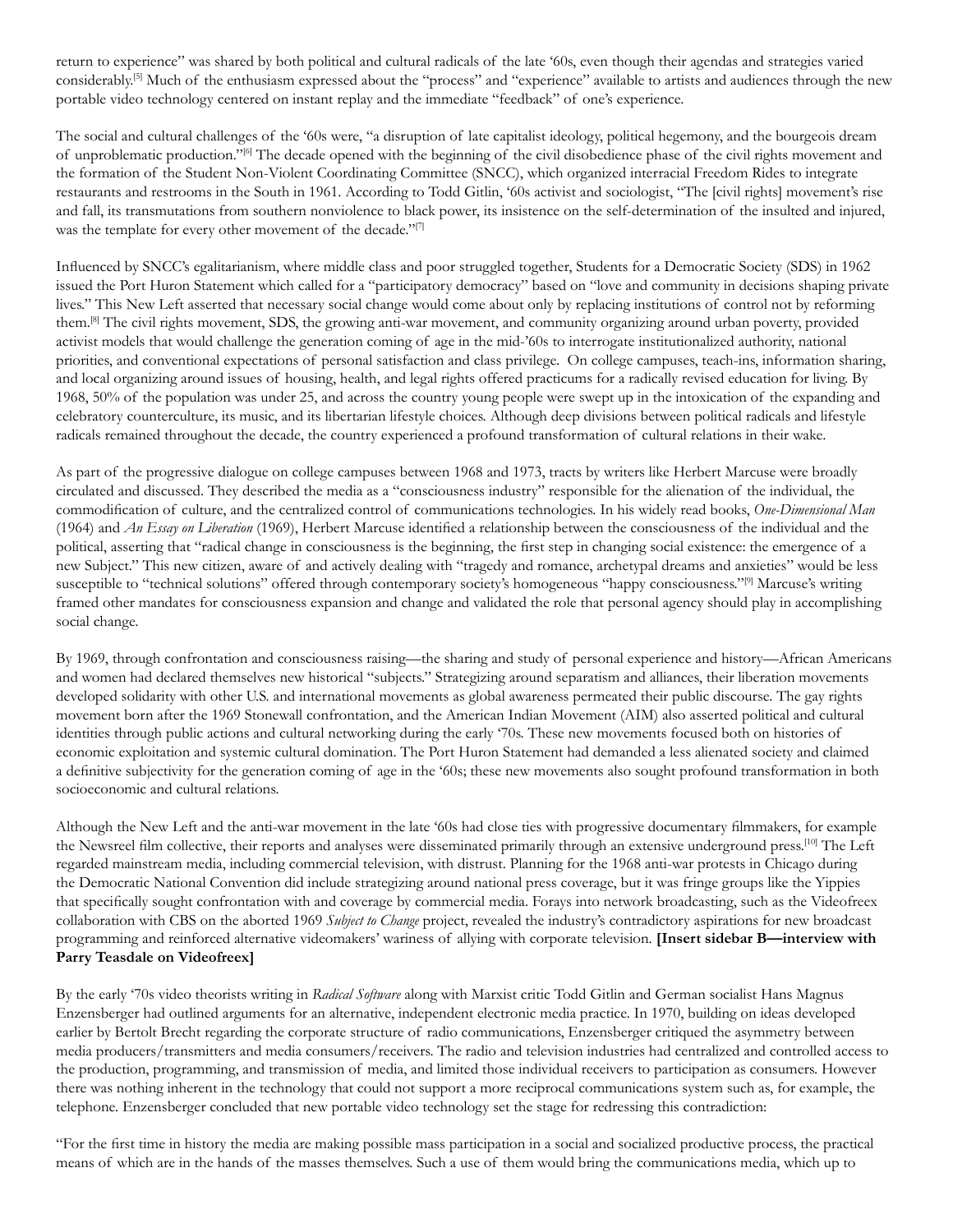now have not deserved the name, into their own. In its present form, equipment like television or film does not serve communication but prevents it. It allows no reciprocal action between transmitter and receiver; technically speaking, it reduces feedback to the lowest point compatible with the system."[11]

Such a political analysis of telecommunications practice was generally overshadowed at the time by the popular views of media theorist Marshall McLuhan, whose books on the history of communications technologies were widely discussed by the national media. McLuhan wrote in *Understanding Media* (1964) that human history was a succession of technological extensions of human communication and perception where each new medium subsumed the previous technology, sometimes as an art form. Through the inherent speed and immediacy of electronic video technology, television had become an extension of the human nervous system. His notion of television's "flowing, unified perceptual events" bringing about changes in consciousness spoke directly to the contemporary psychedelic drug experience, as well as to artists experimenting with new electronic visualizations. His aphorism "the medium is the message" suggested that consciousness change was brought about primarily through formal changes in communications technologies rather than the specific content delivered by those media, which resonated with the concentration on formalist investigations practiced in the contemporary arts at the time.

Although McLuhan's and others' prescriptions for technological utopia appeared poetic to many, he popularized the notion of television, a "high participation" "cool medium," as a generational marker and as a potentially liberatory information tool in the hands of the first generation that had grown up with it. McLuhan did not address ways of restructuring a more democratic telecommunications system, but did inspire others to apply his ideas as they investigated video production and theorized about the new medium.

The belief that new technologies would inspire and generate the foundation for a new society was underwritten in part by the American post-war investment in the grand cultural imperative of science, which had brought about the international green revolution in agriculture and the space race. Americans had landed on the moon in 1969, in the "biggest show in broadcast history."<sup>[12]</sup> The rational spirit of science resonated in a series of art and technology exhibitions at major museums. Critic Susan Sontag articulated this "new sensibility" as it related to the arts:

"What gives literature its preeminence is its heavy burden of 'content,' both reportage and moral judgment... But the model arts of our time are actually those with much less content, and a much cooler mode of moral judgment--like music, films, dance, architecture, painting, sculpture. The practice of these arts--all of which draw profusely, naturally, and without embarrassment, upon science and technology--are the locus of the new sensibility... In fact there can be no divorce between science and technology, on the one hand, and art, on the other, any more than there can be a divorce between art and the forms of social life."[13]

Enthusiasm about new technologies—computers and the information-based society they might anticipate, and theorizing on human evolution, cybernetics, human perception, ecology, and transformable environments—appeared at a time when post-war economic growth generated confidence and society seemed to be capable of radical change. Through the writing of McLuhan, Norbert Wiener, Buckminster Fuller, Gregory Bateson and others<sup>[14]</sup> the intersection of information and systems theory with biological models provided communications and human potential references for a generation that had grown up with the increasing availability of powerful and expressive personal tools—cars, televisions, transistor radios, 35mm and 8mm movie cameras, electronic musical instruments, and now portable video cameras and recording decks. The mixed metaphors of science, biology, and revolution, dubbed "cyber-scat" by critic David Antin<sup>[15]</sup> are evident in Michael Shamberg's 1971 description of "Media-America":

"It may be that unless we re-design our television structure our own capacity to survive as a species may be diminished. For if the character of our culture is defined by its dominant communications medium, and that medium is an overly-centralized, lowvariety system, then we will succumb to those biologically unviable characteristics. Fortunately techno-evolution has spawned new video modes like portable videotape, cable television, and videocassettes which promise to restore a media-ecological balance to TV."[16]

# *b. Early video collectives*

The video collectives that formed between 1968-1971 embraced the new portable video technology and assumptions about the need for cultural and social change that could include humanely reconfigured technologies. The individual groups were bonded by the practical need to share technical resources and to collaborate on the many tasks required for productions. Some groups functioned as communes, with members living together as well as working regularly with video. Parry Teasdale, a member of the Videofreex, recalled, "the video medium... was part of the concept of enjoyment as well as experimentation, as well as art, as well as politics—all those things."[17] Philip Mallory Jones described his involvement with the Ithaca video community, initially as a member of a video-producing commune:

"For me it was a two way thing. There was the individual vision and the individual maker working with a set of tools to do something. The tools were something I could get access to one way or another, without a lot of money. The other concern was the serious business of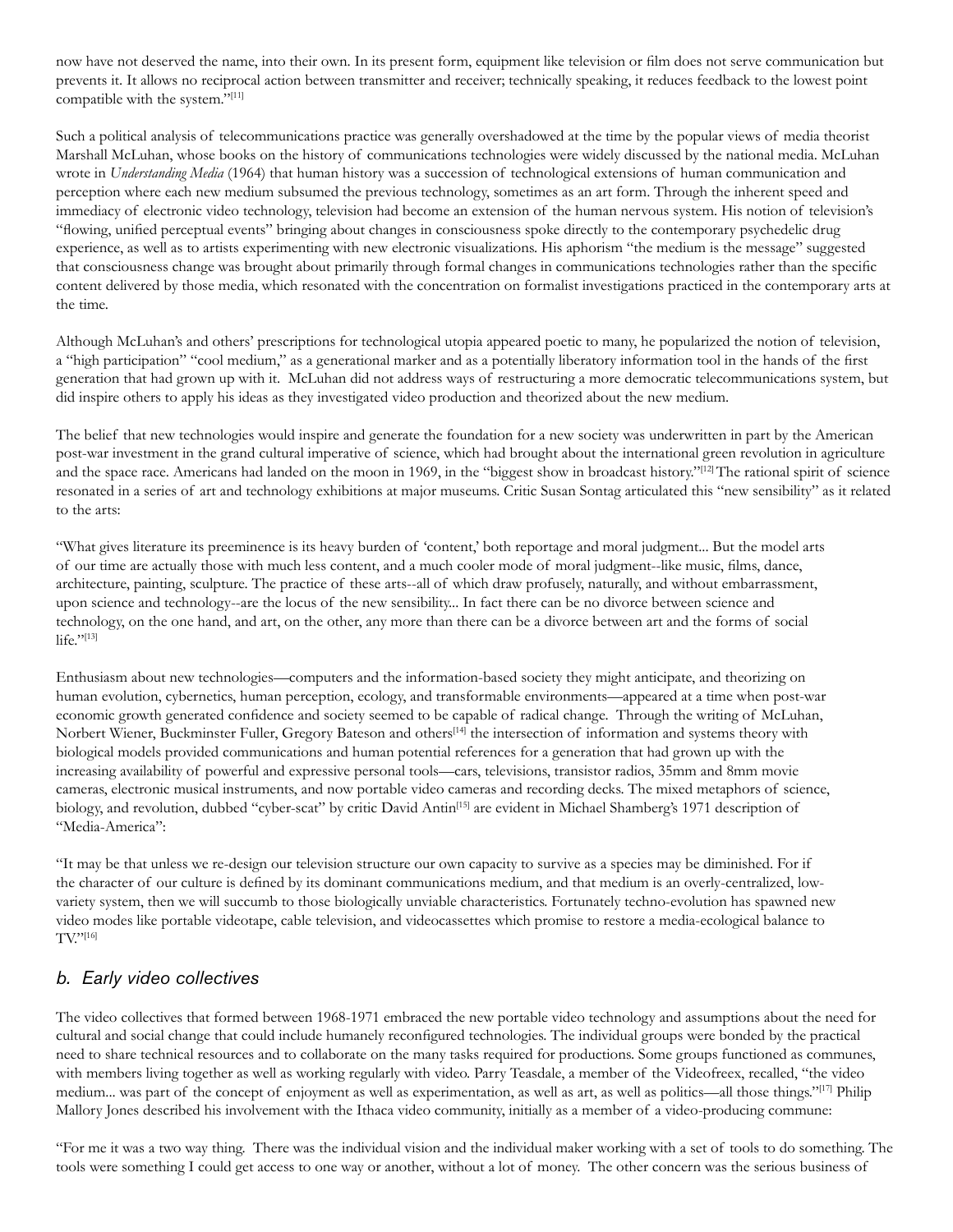making revolution. These things were not separated. These things were a part of everybody else's concern too."[18]

The expansion of these various collectives into an informal national network of producers with common interests can be traced through the "Feedback" sections of the early issues of *Radical Software,* published by the New York City collective Raindance. The masthead from the first issue articulates the broad aspirations of the editors' proposed cultural intervention: "Videotape can be to television what writing is to language. And television, in turn, has subsumed written language as the globe's dominant communications medium. Soon accessible VTR [video tape recorder] systems and videocassettes (even before CATV [cable antenna television] opens up) will make alternate networks a reality."[19]

Manifestos about making video with Portapaks and practical user information were made available through publications like *Radical Software* (1970-1976), which reported on videomaking initiatives in art, education, psychotherapies, and community building. Hands-on technical guides like *Spaghetti City Video Manual* (1973), written by the Videofreex, and *Independent Video* (1974) by Ken Marsh, co-founder of People's Video Theater, demystified the technology and encouraged independent problem solving and self-sufficiency with video tools. These publications were critical in promoting a vision of radicalized personal communications, providing an education for the uninitiated and curious, and identifying a network of fellow enthusiasts. Their pragmatic approach to the present and sometimes utopian visions for the future were shared by others who examined and challenged the delivery of basic institutional systems—education, communications, government, health—and envisioned new grassroots configurations which often centered on new or reconfigured technologies. The first edition of the widely referenced *Whole Earth Catalog* (1969) begins with a section on "understanding whole systems," including communications, featuring descriptions of Super-8 filmmaking and audio synthesizer construction and describing the role that accessing and understanding tools might play in a new society:

"So far, remotely driven power and glory—as via government, big business, formal education, church—has succeeded to the point where gross defects obscure actual gains. In response to this dilemma and to these gains, a realm of intimate, personal power is developing power of the individual to conduct his own education, find his own inspiration, shape his own environment, and share adventure with whoever is interested. Tools that aid this process are sought and promoted by the *Whole Earth Catalog*."<sup>[20]</sup>

Most of the early video collectives developed projects that articulated production *and* reception as essential structural components of their telecommunications visions, reflecting a pragmatic need for new exhibition venues that would accommodate videomakers' aspirations as well as the period's recognition of the politicization of culture. Specific audience feedback structures were envisioned which exercised portable video's capacity to render real time documentations of everyday events, perceptual investigations, and experimental tech performances. These structural concerns combined with the imprecision of early video editing initially overshadowed the production of a singular tape in favor of the documentation of "process." The work of the early collectives revealed their acknowledgement of video as mediating social relations—managing or guiding the attention of viewers, directly engaging viewers in some aspect of the expressive, performative or production process, and educating audiences as new users. The often-stated goal of radicalized communications was further reflected in the early collectives' strategies for the distribution of information they produced. Tape libraries, tape exchanges, and mobile services were established; the print media—journals and books—were considered important adjunct communications "software"; experimental video labs and theaters accommodated interactive screenings; transmission using low power broadcast, cable television, and public broadcast television was explored.

The diverse "cultural data banks" inventoried in the early issues of *Radical Software* read as maps to the counter cultural imagination of the time. Random examples include: "Dick Gregory speaking at San Jose State College 11/69" by Electric Eye; Eric Siegel's tapes made with his Psychedelevision color video synthesizer; "a tour of el barrio by a Minister of the Young Lords Party" and "Gay Liberation Day" by People's Video Theater.[21] Enzensberger recognized the radical potential of video data banks to be a "memory-in-readiness" for a changing society, and contrasted it with class-based notions of intellectual "heritage."<sup>[22]</sup> These pioneering recordings were documentations of the counterculture, by the counterculture. Like home movies, they were collections of personal experiences, but unlike those private records, these tapes were contributions to an information bank from which anyone could draw, where often no one person was specifically credited with having produced the tape. The contents of the video libraries posted in *Radical Software* were not commodities for sale, but participated in an alternative cultural economy that valued information exchange in the service of imaging a new society.

The cultural exchanges performed through the production/reception configurations of early collectives' projects varied greatly according to specific agendas and sites of operation. Descriptions of a few of these early projects give some sense of the range that existed across the country. People's Video Theater (PVT) was founded by Ken Marsh, an artist working with light shows, and Elliot Glass, a language teacher videotaping his students' conversations in Spanish-speaking neighborhoods in New York. PVT videotaped interviews and events on the streets of New York during the day and then invited interviewees to their loft "theater" in the evening for screenings and further discussions as part of "activating the information flow."[23] PVT also taped community "mediations" where points of view on a particular issue would be researched and recorded, then played back for politicians, community leaders, and neighborhood people as part of the negotiating process. Ken Marsh regarded video production at the time as an aspect of citizenship. "The rhetoric that we subscribed to was that 'the people are the information'... Everybody could do it and everybody should do it. That was the mandate—pick it up, it's there. Like the power to vote—vote, take responsibility. Make it and see it."[24]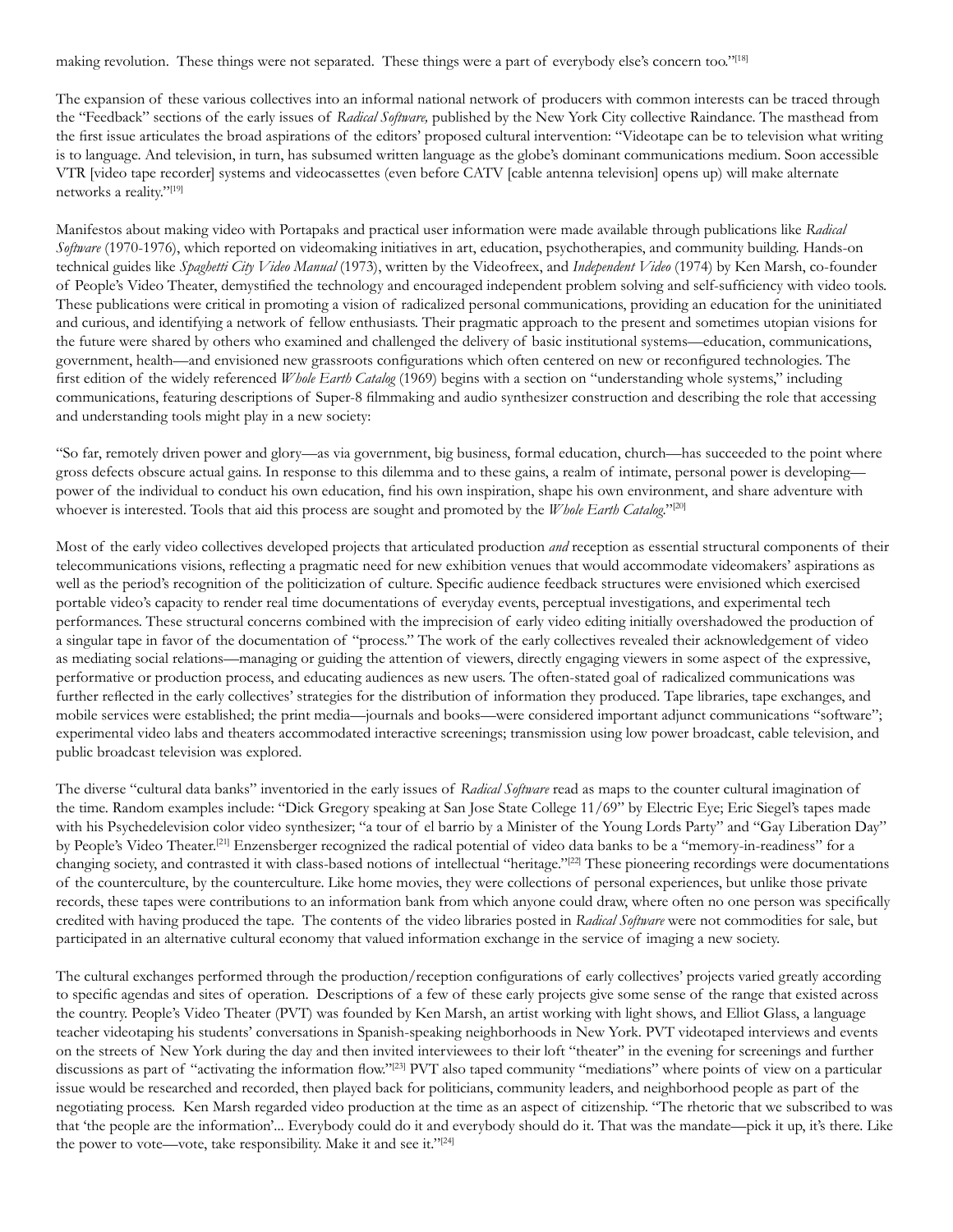In 1972 the Videofreex, initially a New York City collective, moved to the Catskills, and began broadcasting a mix of live and recorded programming each week over a low power, pirate TV station to their tiny community in Lanesville. Another seminal group formed around experimental filmmaker and dancer Shirley Clarke. Her T.P. Video Space Troupe produced interactive exercises and events using video, dance, and performance, which also served as a video training model for participants. One of Clarke's exercises, a sunrise project, concluded when participants reconvened at her Chelsea Hotel rooftop apartment at sunrise to replay the evening's Portapak documentation of New York's nightlife. A little further west, the Ithaca video commune collaborated with local social service projects and screened their sometimes controversial programming in bars and bookstores, generating discussion about local and national issues as well as educating local audiences to the possibilities of portable video. Philip Mallory Jones and others eventually initiated the Ithaca Video Festival, the first touring video festival (1974-1984) and an important showcase for early video art and documentary. **[Insert sidebar C—interview with Phillip Mallory Jones]** 

At Antioch College in Ohio an active national tape exchange was maintained by students through their Community Media Center. At the Antioch Free Library people were welcome to borrow tapes or add their own tapes to the collection. Through the college's alternating semesters of work and study and its new program in communications, media students became actively involved in planning and establishing public access cable operations all over the country**. [Insert sidebar D—interview with Bob Devine about intersection of social activist and video art agendas]**

# c. *Access to cable and public broadcast TV*

Alongside the inspiration of the Portapak, the burgeoning cable television industry was heralded as a promising technological development by artists writing in *Radical Software*, as well as by community activists and urban policy planners. Portable video technology could introduce non-professional people to production, and cable television companies that contracted with individual municipalities could use their local systems to disseminate the citizen-generated and community-responsive programming. Cable companies anxious to expand into new markets offered public access provisions as incentives to potential municipal clients. For public policy planners and community media activists public access provisions could be negotiated as a resource in exchange for the companies receiving access to municipal infrastructures (utility poles, right-of-way to lay cable). Citizens' access to cable TV was welcomed by diverse factions as potentially invigorating the voices of those largely unrepresented by commercial television.

In a 1970 issue of *The Nation*, Ralph Lee Smith chronicled the competition among broadcast TV, cable TV, and the telephone companies for a "wired nation." Smith cited post-war federal commitment to building the interstate highway system as a precedent for mandating similar planning in the public interest for the development of an "electronic highway" in the '70s. Smith's prescient article concluded:

"It is hard to assign a dollar value to many or most of the educational, cultural, recreational, social and political benefits that the nation would receive from a national communications highway. It is easier to assert the negative—that the nation probably cannot afford not to build it... It cannot be assumed that all the social effects of the cable will be good. For example... the cable will make it less and less necessary for the more affluent population of the suburbs to enter the city, either for work or recreation. Lack of concern and alienation could easily deepen, with effects that could cancel the benefits of community expression that the cable will bring to inner-city neighborhoods. At the very least, such dangerous possibilities must be foreseen, and the educational potential of the cable itself must be strongly marshaled to meet them...."[25]

The "benefits of community expression" cited by Smith are echoed in "Minority Cable Report" written for *Televisions* magazine in the early '70s. Roger Newell argued for minorities' stake in the cable business and community projects that would keep the public informed and also "operationally involved." He pointed out that in the findings of the 1968 National Advisory Commission on Civil Disorder (the Kerner Commission), "blacks interviewed by investigators for the commission felt that the media could not be trusted to present the true story of conditions that led to the riots." Furthermore, "proponents of the use of cable in minority communities saw it as the clear alternative to commercial broadcasting... Cable gives us a second—and perhaps last—chance to determine whether television can be used to teach, to inspire, to change humans' lives for the better. The task will be demanding and expensive."[26]

The movement to develop public access to cable in the United States initially centered around New York University's Alternative Media Center (AMC) and George Stoney, who had directed the Canadian National Film Board's Challenge for Change from 1968-1970, a project that encouraged "community animation" by training people to use media to represent themselves and local issues to government agencies. Dorothy Henaut and Bonnie Klein describe the investment of citizens participating in Challenge for Change in the first issue of *Radical Software*:

"Half-inch video allows complete control of the media by the people of a community. They can use the camera to view themselves and their neighborhood with a new and more perceptive eye; they can do interviews and ask the questions more pertinent to them; they can record discussions; they can edit tapes designed to carry a particular message to a particular audience—an audience they have chosen and invited themselves."[27]

Stoney worked with other video activists taking Portapaks into New York City neighborhoods, strategizing with city officials, federal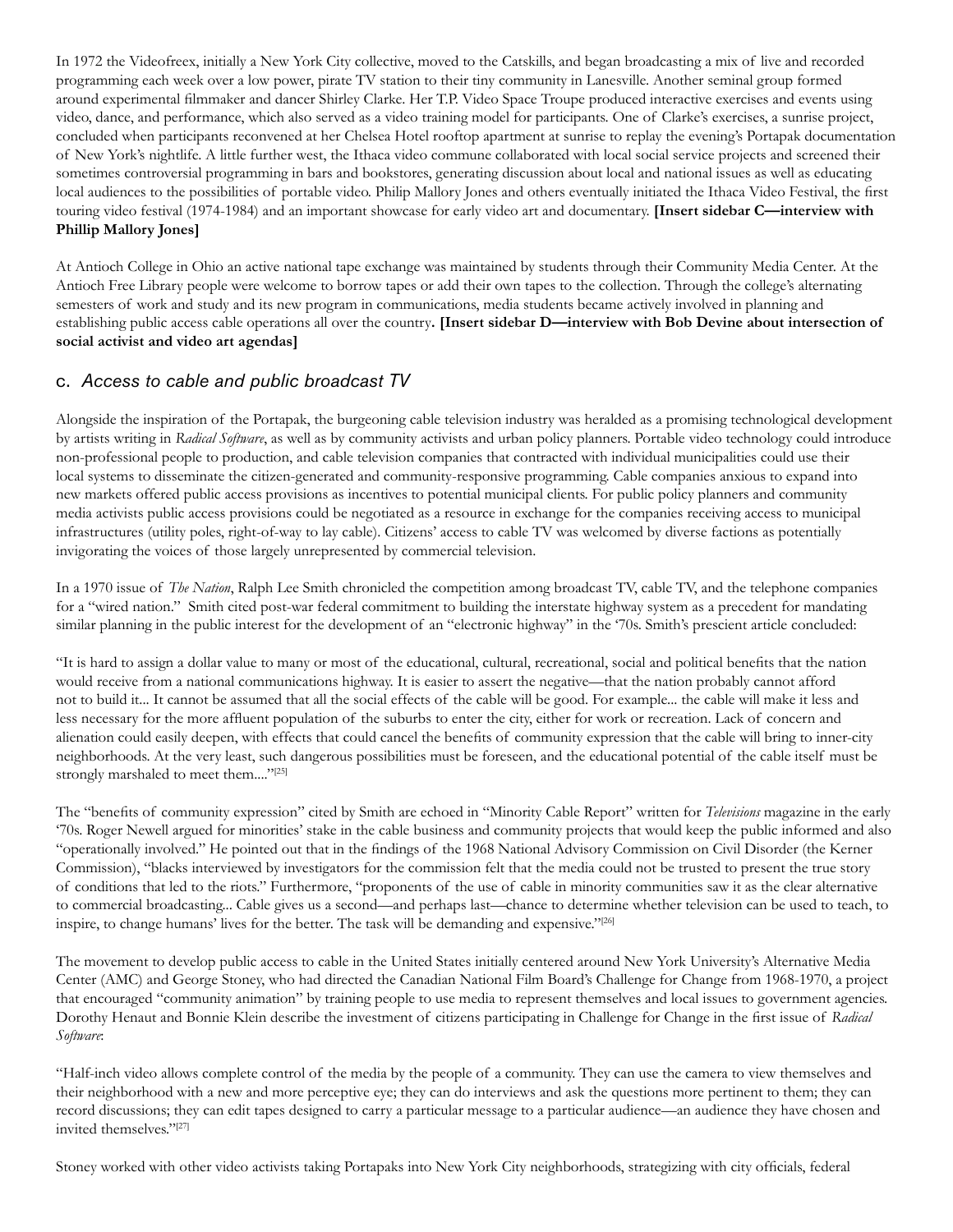regulators and cable companies, and speaking out at public hearings about the need to establish diversity of programming voices in order to prevent cable from becoming a copy of commercial broadcasting. In 1970, Stoney and Red Burns founded the Alternate Media Center at New York University with support from the Markle Foundation and, shortly thereafter, the National Endowment for the Arts to train organizers to work with interested community groups, cable companies, and city governments to develop public access to cable TV around the country. Descriptions of tapes made by Alternate Media Center interns in Washington Heights, one of the first neighborhoods in Manhattan to be cabled, indicate their commitment to process-oriented productions and the viability of community participation in cable television:

"Tape 190: Black Response to Riots 9/25/71. Cabled: Teleprompter, Sept 14, 16, 18. Because of an article in the NY Times about Dominican and black gangs fighting, Joel went up to 164th St. and Amsterdam Ave. to see if videotape could be used in any way to help in this situation possibly by using tape to get information to both sides, possibly putting this information on public access to bring the communities' attention to this incident. It was the first time Joel had gone out alone, so he gave the mike to the people because he had no partner to take sound. At the beginning, Joel asked questions, but then the people just started relating to each other and totally ignored Joel. He felt they really wanted to get something out and had a strong need to speak. He played the tape back for the people through the camera and they dug it... The stereotyped image of a Black voice is destroyed by the information on the tape showing the difference of views. People talk to each other as well as to the camera."[28]

In 1972, the Federal Communications Commission (FCC), under the leadership of Nicholas Johnson, issued regulations which required every cable system with 3,500 or more subscribers to originate local programming and to provide one dedicated, noncommercial public access channel, available without charge at all times on a first-come, first-served, non-discriminatory basis to carry that programming. At that time the cable industry had a 7% penetration of U.S. households. This legislation provided the groundwork from which citizens, municipalities, or cable companies could initiate public access production and programming anywhere in the country.

Cable access facilities typically supported local production by providing consumer video equipment, training, and programming access to cable channels, and were funded primarily by federally mandated fees paid by cable companies to cities. By 1976, former AMC interns had established the National Federation for Local Cable Programmers (NFLCP), an umbrella organization whose newsletters and conferences generated communication and ongoing education within the growing number of access centers. The NFLCP continued to support citizens, municipalities and cable companies interested in initiating public access cable facilities around the country, and their legislative and grassroots advocacy impacted significantly on national communications legislation throughout the decade. By 1986 there were over 1,200 public access facilities in the United States, actively supporting local productions and programming by the public on cable TV.[29]

Public libraries also pioneered community video activity—extending their mission by loaning out Portapaks, collecting and screening tapes, and advocating for public access to cable. Public libraries in Port Washington, New York, the Cattaraugus-Chautauqua Public Library in Jamestown, New York, and Donnell Library in New York City became notable sites for videotape production and dissemination. Port Washington Public Library's video director Walter Dale asked the questions: "Could the library maintain in the area of video those qualities it fought for in print; namely, the right to read all views and expressions? Could the library become a true catalyst for the free market place of visual as well as printed expressions?"[30] To Dale, the answer was yes.

Although cable could reach potentially large television audiences, not all communities were cabled, and because cable companies charged viewers for their service, many households chose not to subscribe. So despite the opportunities offered by cable TV, local public (broadcast) television remained important channels for early video producers. The stand-alone time base corrector appeared on the market in 1973, stabilizing the signal of 1/2" open reel tapes and effectively ending early technological objections to broadcasting portable video. As video began to replace film for news productions, independents using portable video equipment began calling for more diversity in points of view, challenging existing union policies as well as programming policies. Some video groups established working relationships in the early '70s with their local PBS stations—Portable Channel with WXXI in Rochester (New York) and University Community Video with KTCA in Minneapolis—to produce news and documentaries specifically for local broadcast audiences. Technical developments portability, color video, 3/4" U-matic cassette format, CMX computer video editing—all enhanced video production throughout the decade. At the same time debates, which continue today, began to take shape around independents' access to new technologies and the receptivity of public television and its legislative and corporate funders to independent programming.

Reflecting back on the formative period (1968-1973), both technological utopians and social historians testified to an inspired engagement with the possibilities of a new society. Hans Magnus Enzensberger commented on the year 1968, when "...utopian thinking seemed to meet the material conditions for its own realization. Liberation had ceased to be a mere wishful thought. It appeared to be a real possibility."[31] Videofreex member Parry Teasdale recalled the imperative to make a commitment: "Without understanding the dynamics of the war in Vietnam and what that did to society, I don't think you can understand video... it spawned the technology and it created the necessary groundwork for an adversarial relationship within the society that defined sides so clearly that people could choose and choose righteously to be a part of something."[32] Ralph Lee Smith looked back on his first encounter with advocates for public access cable TV: "Those people were... applying not just technology but appropriate technology. That is to say they were adopting enough of the technology, at a level of expression which was just adequate to do the job and no more, to achieve what they wanted to achieve... They were way ahead of their time."[33] Woody Vasulka recalled a time when many welcomed, "a new society that would be based on a new model... a drive for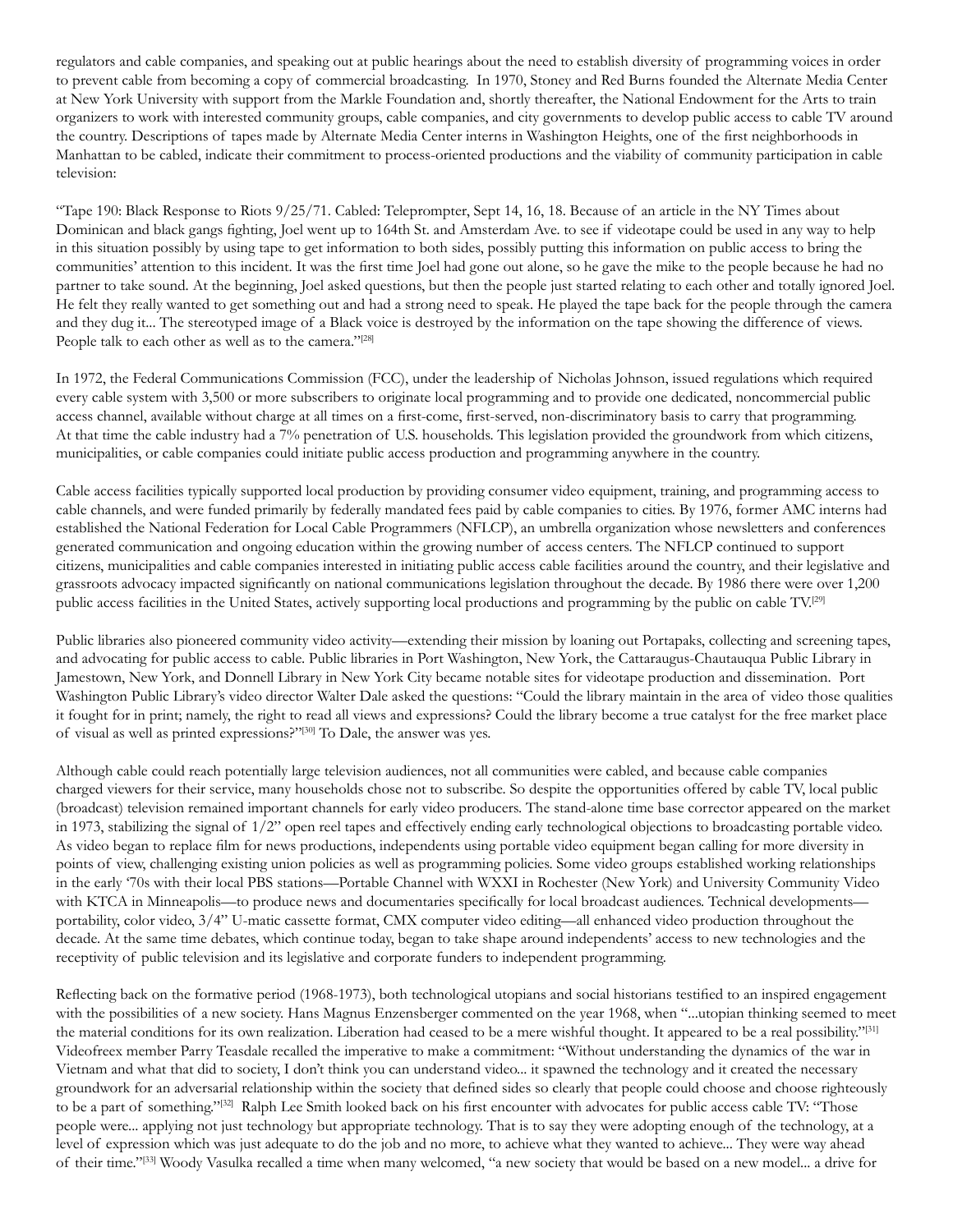personal enlightenment... the possibility of transcendence through image as an actual machine-made evocation... Some thought of this as a healing process or... a restructuring of one's consciousness."[34]

Despite limits to systemic change sought by the early video practitioners, widespread questioning of fundamental ideological and lifestyle choices did inspire the invention of experimental community structures and economies founded on the use value of media production. Such emphatic commitments focused a radical subjectivity that identified itself as an alternative to the "alienated" and spiritually bankrupt bureaucratic mainstream. Collectives and networked individuals invented new cultural forms and nourished an energy that focused, invigorated, and sustained productive social scenes. Existing institutions—television networks, museums, schools, libraries were challenged to respond to the interests and needs of their audiences, markets, and users. Optimistic about the role the new media technology could play in a new society, these early video tribes committed themselves to the performance of a radically de-centralized and potentially more democratic electronic communication practice. This alternative vision of decentralized media culture(s) was funded starting in the early '70s as not-for-profit artists projects, artist-run spaces, video access centers, and public access cable facilities by federal, state and local arts councils, private foundations, public television and cable companies.

# *d. Invisible histories—reconstructing a picture of decentralized media practice*

Few of the tapes from the immense body of work produced by these early collectives and access projects have been restored and are available today. Most open reel tapes from this period are in desperate need of preservation. Archivist Roger House recently described *Inside Bed-Stuy*, one of the first (1968) black-produced community access shows as revealing, "a community in the midst of trying to speak to itself, articulate its needs, appreciate its creativity, and urge its residents to rise to the challenges of the times." He commented on, "how healthy it was to see average people of all ages, in splendid plainness of speech and appearance, speaking out on the Vietnam War, unemployment, urban blight, black capitalism, and black power."<sup>[35]</sup> Much research is needed to identify, recover, and evaluate a comprehensive history of the alternative video culture from this period.

Videotaped documentation of community "process" set out to establish a media vocabulary for a new way of speaking and participating in American society. Why have so many of these tapes been relegated to the back shelves of social and educational institutions and producers' attics? One part of the answer lies in the social and institutional dynamics of any cultural scene. Almost any cultural production, whether destined for a museum or a living room via public access cable, depends on intersecting social and institutional systems that construct the motivation for the work's production, and the distribution or exhibition vehicle which connects it with an audience, all contributing to its value and meaning. In working to establish a decentralized media practice that had more to do with practice and process than product, especially in the early '70s, producers consciously positioned themselves on the cultural margins. Many of these early initiatives were undertaken by members of minority groups or geographically isolated communities, which had never established cultural currency outside their local scenes.

Many of these early communications projects were intended to be narrow-casted to specific audiences, and conceived essentially to intersect with locally constructed social and cultural territory. Are these challenges to existing limitations imposed by class, race, age, and gender less legible today? Contemporary viewers may require a context explaining the previous generation's commitment to process, lack of narrative closure, and rough editing.

Cultural theorist Fredric Jameson claimed at the end of the '70s:

"Authentic cultural creation is dependent for its existence on authentic collective life, on the vitality of the 'organic' social group in whatever form... [The] only authentic cultural production today has seemed to be that which can draw on the collective experience of marginal pockets of the social life of the world system... and this production is possible only to the degree to which these forms of collective life or collective solidarity have not yet been fully penetrated by the market and by the commodity system."[36]

Jameson cites women's literature, black literature, and British working class rock as examples of this authentic collective life, but the alternative video scenes efforts to realize a new citizen-based, locally responsive media culture across the United States at the time would also qualify.

# 2. Video art practice and its interpretive strategies

"A few years ago Jonas Mekas closed a review of a show of videotapes with an aphorism to the effect that film is an art but video is a god. I coupled the remark, somehow, with another, of Ezra Pound's; that he understood religion to be, 'just one more unsuccessful attempt to popularize art.' Recently though I have sensed a determination on the part of video artists to get down to the work of inventing their art, and corroborating their faith in good works... A large part of that work of invention is, I take it, to understand what video is." —Hollis Frampton[37]

"Perceptual and structural changes... have to go with relevance rather than forms. And the sense of a new relevance is the aspect that quickly fades. Once a perceptual change is made, one does not look at it but uses it to see the world. It is only visible at the point of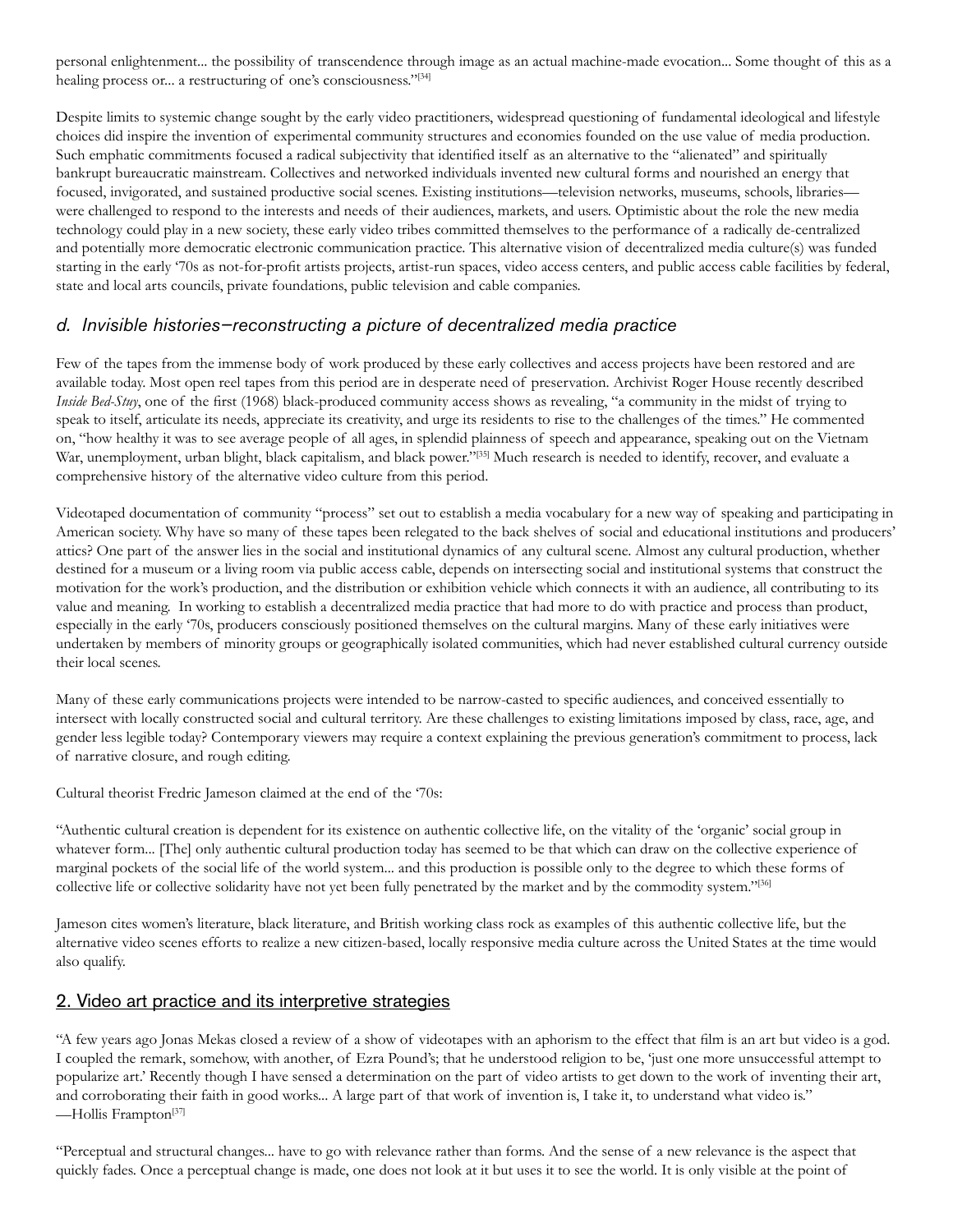recognition of the change. After that, we are changed by it but have also absorbed it. The impossibility of reclaiming the volatility of perceptual change leaves art historical explanations to pick the bones of dead forms. In this sense, all art dies with time and is impermanent whether it continues to exist as an object or not."

—Robert Morris[38]

### *a. Post-minimalist perceptual relevance*

Although they often remarked on the pleasure of working in aesthetic territory that was open to new gestures and a new critical vocabulary, the first artists to explore new video technology in the late '60s were educated through minimalism's measured structures and procedures and shared late modernism's investment of the "real" in the materials of art making. The mid-'60s saw a shift, if not a crisis, in contemporary modern art predicated on a radical reassessment of aesthetic foundations and a politicized evaluation of the institutional delivery system for art. Critic Clement Greenberg's reigning tenets of post-war modernism argued that art was, "an escape from ideas which were infecting the arts with the ideological struggles of society," and that, in contemporary art, "a new and greater emphasis upon form... involved the assertion of the arts as independent vocations, disciplines, and crafts, absolutely autonomous, and entitled to respect for their own sakes...."<sup>[39]</sup> This description of an art object, whose integrity was specific to a discipline and which was intended to be appreciated in isolation from the complex social and cultural contexts of its making, had begun to be challenged in the late '50s. The multi-disciplinary, participatory nature of Happenings, the invasion of mass media via parody in Pop Art, and the aberrant humor of "intermedia" Fluxus projects, fractured audience expectations of what had come to be considered normative conditions for art making. While many modernist artists began the '70s by investigating the "essential" properties of video, by the end of the decade the confluence of "high" and "low" art forms, the performances of radical subjectivities, and shifting attitudes toward cinema, television and narrative would set in motion competing cultural agendas for videomakers.

By the mid-'60s painters, sculptors, filmmakers, musicians, and dancers were not only embracing interdisciplinary work but also contributing important critical perspectives, articulating their own working assumptions in major art journals like *Artforum.* Fluxus artist Dick Higgins argued in 1965 for the "populism" and "dialogue" of "intermedia" and against, "the concept of the pure medium, the painting or precious object of any kind."[40] Conceptual art, articulated by artists like Sol LeWitt, minimized the importance of objecthood altogether in the aesthetic exercise. Participating in this debate critic Michael Fried wrote in 1967 that, "in previous [modern] art what is to be had from the work is located strictly within it," and the art object should occupy a privileged meditative space. He objected to the "degenerative theatricality" of new process-oriented works of art that acknowledged the viewer and were, "concerned with the actual circumstances in which the beholder encounters work."[41] However other critics, such as Annette Michelson, heralded post-minimalism for acknowledging, "temporality as the condition or medium of human cognition and aesthetic experience."<sup>[42]</sup> And critic Lizzie Borden pointed out that the value of considering the perceptual phenomenology of an art event, "underline[d] its actual way of working with the viewer," which amounted to the, "liberation of the art object from the idealization of critical theory."[43]

Sculptor, performer, and sometime videomaker Robert Morris traced the shift from his early minimalist project of describing objecthood, to a post-minimalist articulation of the new "landscape" of material and perceptual processes:

"What was relevant to the '60s was the necessity of reconstituting the object as art. Objects were an obvious first step away from illusionism, allusion and metaphor... [However] object making has now given way to an attention to substance... substances in many states—from chunks, to particles, to slime, to whatever... Alongside this approach is chance, contingency, indeterminacy—in short, the entire area of process... This reclamation of process refocuses art as an energy driving to change perception... What is revealed is that art itself is an activity of change, of disorientation and shift, of violent discontinuity and mutability, of the willingness for confusion even in the service of discovering new perceptual modes."[44]

This attention to the process of working with specific materials and art making as a way of changing perception itself constituted, "a dialectic between structure and meaning which is... sensitive to its own needs in its realization."[45] This phenomenological dialogue was articulated through an essentially formalist vocabulary that attempted to focus precise attention on fundamental structures and procedures involved in producing work, more akin to science than poetics. Experimental filmmaker Paul Sharits described the critical vocabulary brought to bear on non-narrative film of the '60s, a way of speaking about work, which was adopted by the early videomakers:

"It is noteworthy that during the 1950s and 1960s a relatively successful vocabulary ('formalism') was employed by critics of painting and sculpture. It was a mode which by-passed the artists' intentions, dismissed 'poetic' interpretations, and focused on apt descriptions of the art object; the aim was a certain discrete 'objectivity."<sup>146]</sup>

Experimental film, like sculpture and painting, had been grounded in modernism's materials-based formal vocabulary and was strictly antiillusionist (vis a vis the Hollywood narrative), and videomakers would assume this bias for their moving image medium as well. Filmmaker Malcolm LeGrice commented in 1977 on experimental film's investment in the descriptive reality of physical materials and viewers' perception:

"The historical development of abstract and formal cinema... seeks to be 'realist' in the material sense. It does not imitate or represent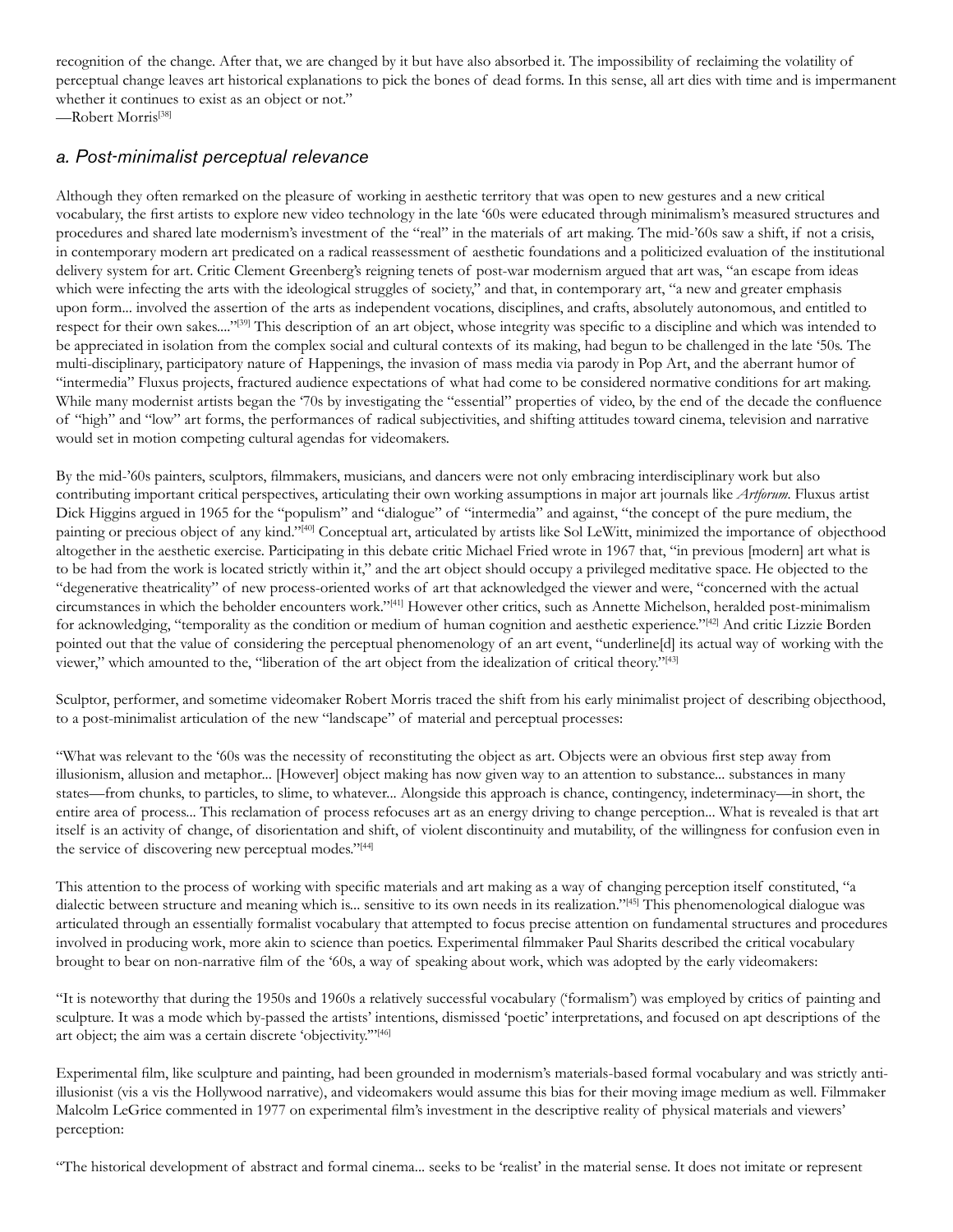reality, nor create spurious illusions of times, places and lives which engage the spectator in a vicarious substitute for his own reality."<sup>[47]</sup>

Artists and critics were re-examining fundamental assumptions about modern art which in the post-war period had been isolated within a personal contemplative moment and distinctively removed from popular culture and mass media. Hermine Freed remarked:

"Just when pure formalism had run its course; just when it became politically embarrassing to make objects, but ludicrous to make nothing; just when many artists were doing performance work but had nowhere to perform, or felt the need to keep a record of their performance;... just when it became clear that TV communicates more information to more people than large walls do; just when we understood that in order to define space it is necessary to encompass time, just when many established ideas in other disciplines were being questioned and new models were proposed, just then the Portapak became available."[48]

#### *b. Immediacy, process, feedback*

In step with late modernism's imperative to explore the essential properties of materials, videomakers were initially rhapsodic about the inherent properties of the medium, such as immediacy and real time feedback. Compared to film, videotape was inexpensive, immediate, and recyclable like audiotape. Editing videotape between 1968-1971 was primitive; aesthetic strategies and narrative constructions that relied on precise editing emerged only with the development of more sophisticated video editing equipment and eventually access programs available through media art centers, TV labs, and public access centers in the early '70s. During this very early period, the simultaneous recording and exhibition of events in "real time" or the real time "synthesis" of images using analog electronic instruments dictated the structure of the work. Early tapes using these time-based instruments foregrounded duration itself, along with the mapping of attention over time, and relationships between space/time and sound/ time. Critic David Antin discussed at length early videomakers' calculated denial of the attentional framework, or "money metric," of television.[49] Joanna Gill, writing for the Rockefeller Foundation in 1975, described these early video works as "information/perception pieces," projects determined to expand the limits of viewers' ability to perceive themselves in video-mediated environments.<sup>[50]</sup>

The mapping of perceptual, social and/or technological "processes" was valorized above the tape as an art "product." Early video projects often took the form of interactive installations—configuring cameras, monitors, and/or recording decks with immediate or delayed playback, a common adaptation of an open reel tape recorder accomplished by creating a tape loop between the record and playback heads on one or more decks. *Wipe Cycle*, a multi-monitor installation by Ira Schneider and Frank Gillette, part of Howard Wise's historic 1969 exhibition *TV as a Creative Medium*, featured an 8-second tape loop whereby people entering the gallery encountered delayed images of their own arrival played back to them on a bank of monitors. The artists described the installation as an "information strobe" in which, "the most important thing was the notion of information presentation, and the notion of the integration of the audience into the information."[51] Antin, writing about this installation said that, "what is attempted is the conversion (liberation) of an audience (receiver) into an actor (transmitter)."[52]

Other artists pursued these ideas throughout the decade. Dan Graham, for example, structured "consciousness projections" which featured technical and human feedback and delay systems in which the audience could explore its apprehension of present and past time, subjective and objective information. Graham wrote:

"Video is a present time medium. Its image can be simultaneous with its perception by/of its audience (it can be the image of its audience perceiving)... video feeds back indigenous data in the immediate, present-time environment or connects parallel time/space continua.[53]

Through the use of videotape feedback and tape delay the performer and the audience, the perceiver and his process of perception, are linked, or co-identified. The difference between intention and actual behaviour is fed back on the monitor and immediately influences the observer's future intentions and behaviour. By linking perception of exterior behaviour and its interior, mental perception, an observer's 'self', like a topological moebius strip, can be apparently without 'inside' or 'outside."<sup>[54]</sup>

Video artists exploited the phenomenon of video "feedback," a specific artifact of video tools, accomplished by pointing a video camera at a monitor, which produces an infinite tunneling or mirroring effect. Besides being an easily produced and mesmerizing psychedelic effect, however, feedback also expressed an essential concept in information systems theory. The feedback effect was a powerful metaphor for the ability of a self-monitoring information system to function as an organic or self-regulating physical system. It was invoked by artists in investigations of duration, information exchange and modification, the phenomenology of self and the everyday, and relationships with audiences. Strategies using information feedback were also employed by community activists interested in models of participatory social mediation and political advocacy where citizens could represent themselves and deliver their messages as a kind of extended dialogue with public officials on video, the image currency of the time.

The portability and unity of image and sound represented by the Portapak meant that the video cameraperson could approach documentation in terms of his or her ability to enter into a relational process with a constantly evolving situation. Bob Devine commented on how the attention of the cameraperson constructed the event: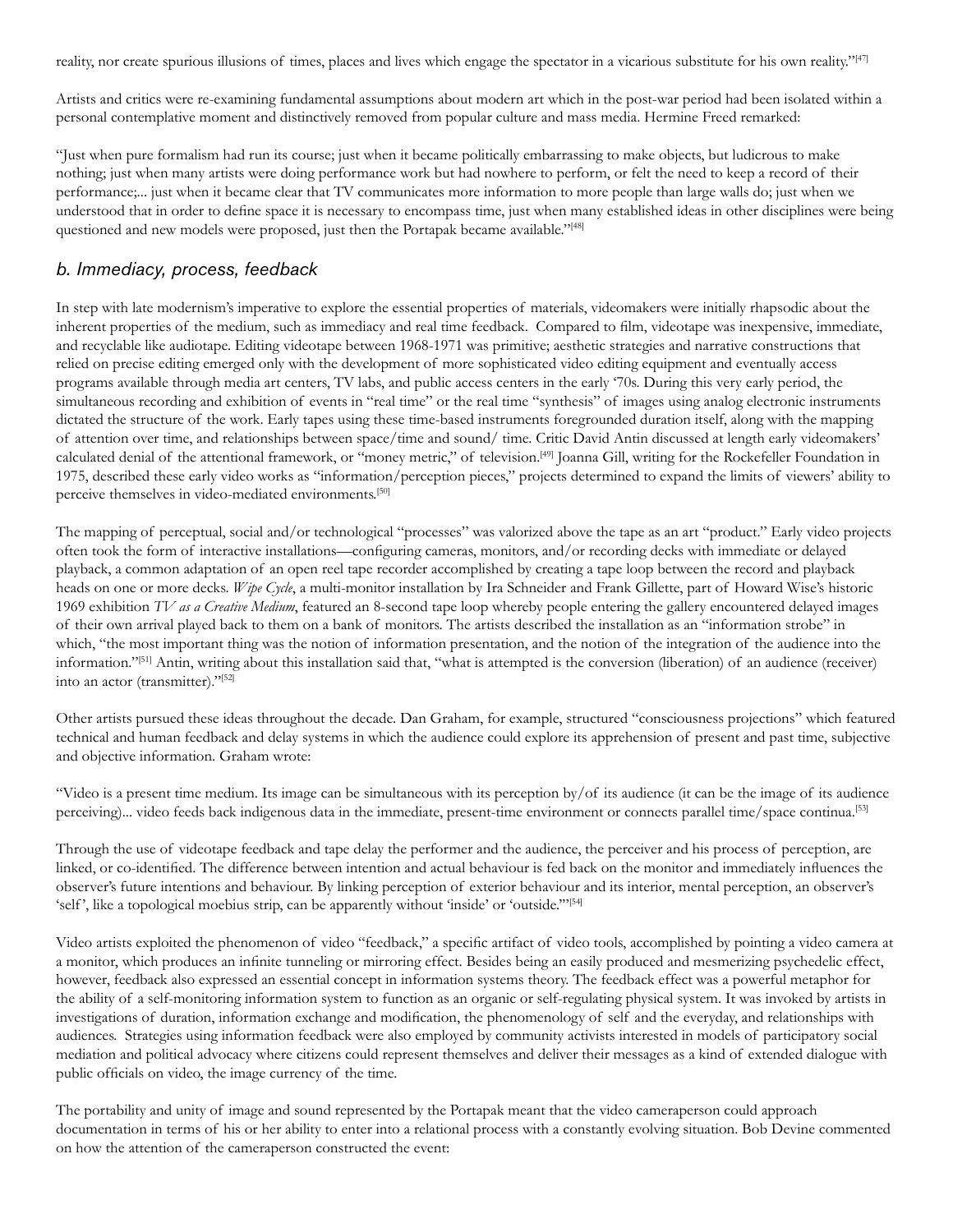"There are qualities which distinguish the sort of tape in which resonance or receptivity predominates. The takes tend to be unbroken. The point of view has the unity of a single continuous interactive perspective. The camera moves through and among; it does not define space with fronts, backs, sides or even frame-edges, but instead 'occupies' the interior of the space and presents a structural awareness of that interior. The camera is distractible; it reacts, is drawn through attention to particular features or interactions. The tape represents a record of the focus of receptive attention in the taping context. Attention is edited in real-time."[55]

# *c. The electronic material of video and the development of tools*

Artists working directly with the technologically charged environment of this time-based medium generated a discourse celebrating the particular processes of electronic image-construction. The video camera transforms light and sound information into the video and audio signals as waveform, frequency and voltage, which can be displayed on a cathode ray tube—a television monitor—or magnetically encoded and stored on videotape. Steina and Woody Vasulka articulated their video project in 1975 as primarily a "didactic" one, an inquiry into developing a "vocabulary" of electronic procedures unique to the construction of a "time/energy object."<sup>[56]</sup> During the early 1970s, such artistic research into interfaced electronic tools and the new images produced was understood to be the development of a fundamental electronic lexicon, long before similar constructions would assume the role of a pre-programmed stylistic embellishment, the television industry's menu of "special effects."

By 1978, Woody Vasulka had broadened his discussion of electronic image vocabulary to include digital as well as analog codes.

"I want to point to the primary level of codes, notably the binary code operation, as a principle of imaging and image processing. This may require accepting and incorporating this primitive structure (the binary code) into our views of literacy, in the form of binary language, in order to maintain communication with the primary materials at all levels and from any distance. The dramatic moment of the transformation into a binary code of energy events in time, as they may be derived from light, or the molecular communication of sound, or from a force field, gravity, or other physical initiation, has to be realized, in order to appreciate the power of the organization and transformation of a code."[57]

Throughout this period artists, usually in conjunction with independent engineers, modified and invented video "instruments" or imaging tools, making possible the construction of new video and audio systems shaped by their individual aesthetic agendas. Throughout the late '60s, Experiments in Art and Technology (EAT) celebrated collaborations between visual and sound artists and scientists in a number of exhibitions, seeking to integrate new ideas in technology with contemporary culture. Labs and studios designed specifically to explore electronic imaging and facilitate collaborations between video artists and engineers emerged including the National Center for Experiments in Television at KQED in San Francisco, the Television Lab at WNET in New York, the Experimental Television Center in Binghamton and later Owego, New York, the studios at the University of Illinois at Chicago Circle, and the School of the Art Institute of Chicago.[58] **[Insert sidebar G—interview with Peer Bode (on alternative studios)]**

One aesthetic and technical issue carried over from music and experimental film that provoked the interest of early videomakers was the structural relationship between electronic sound and image production. Nam June Paik's experimentation with the electromagnetic parameters of television and instrument design were extensions of his earlier activity in avant-garde music. Paik's 1963 Fluxus modifications of television sets with powerful magnets and his TV bra for cellist Charlotte Moorman were ironic gestures, exposing television's electronic materiality and toying with audience expectations around the TV set as an everyday site for Americans' meditation and cultural reception. In earlier Fluxus projects he had attacked and compromised pianos as icons of German culture. In 1969 with engineer Shuya Abe, Paik pioneered the construction of the Paik-Abe video synthesizer, an instrument that enabled an artist to add color to the standard black and white video image. In the production of video, both sound and image are determined by the same fundamental analog electronic processes. Modular audio synthesizers, developed in the early '60s by Robert Moog and Don Buchla, were models for much of the video synthesizer development. Video artists' explorations into the physical materiality underlying visual, aural, and cognitive phenomena and into the fundamental structuring of sound and image through mathematical algorithms and machine systems, occupied common territory at this time with aesthetic inquiries in music, experimental film, and sculpture.

# *d. Video and performance and its audience*

If video was celebrated by late '60s artists for its immediacy and ability to function within or capture a sense of real time, so too was performance art a "situation" or gesture which invigorated the present. Both videomaking and performance supported the investigation of the everyday, the vernacular, the conditions of active perception and information gathering in various settings. Portable video with its immediate playback, as well as performance art, foregrounded the producer/performer and his/her negotiation of a theatrical moment removed from a gallery setting and resituated in the streets or the studio. Both video and performance raised questions about the function of art at a time when modernism's validation of the transcendent aesthetic experience was challenged by artists. Barbara Rose commenting on the politics of art in 1969 observed: "The real change is not in *forms* of art, but in the *function* of art and the *role* of the artist in society, which poses an absolute threat to the existence of critical authority."<sup>[59]</sup>

Performance art posited the aesthetic gesture in the body of the artist, with his or her personal tools, in the present tense, and video could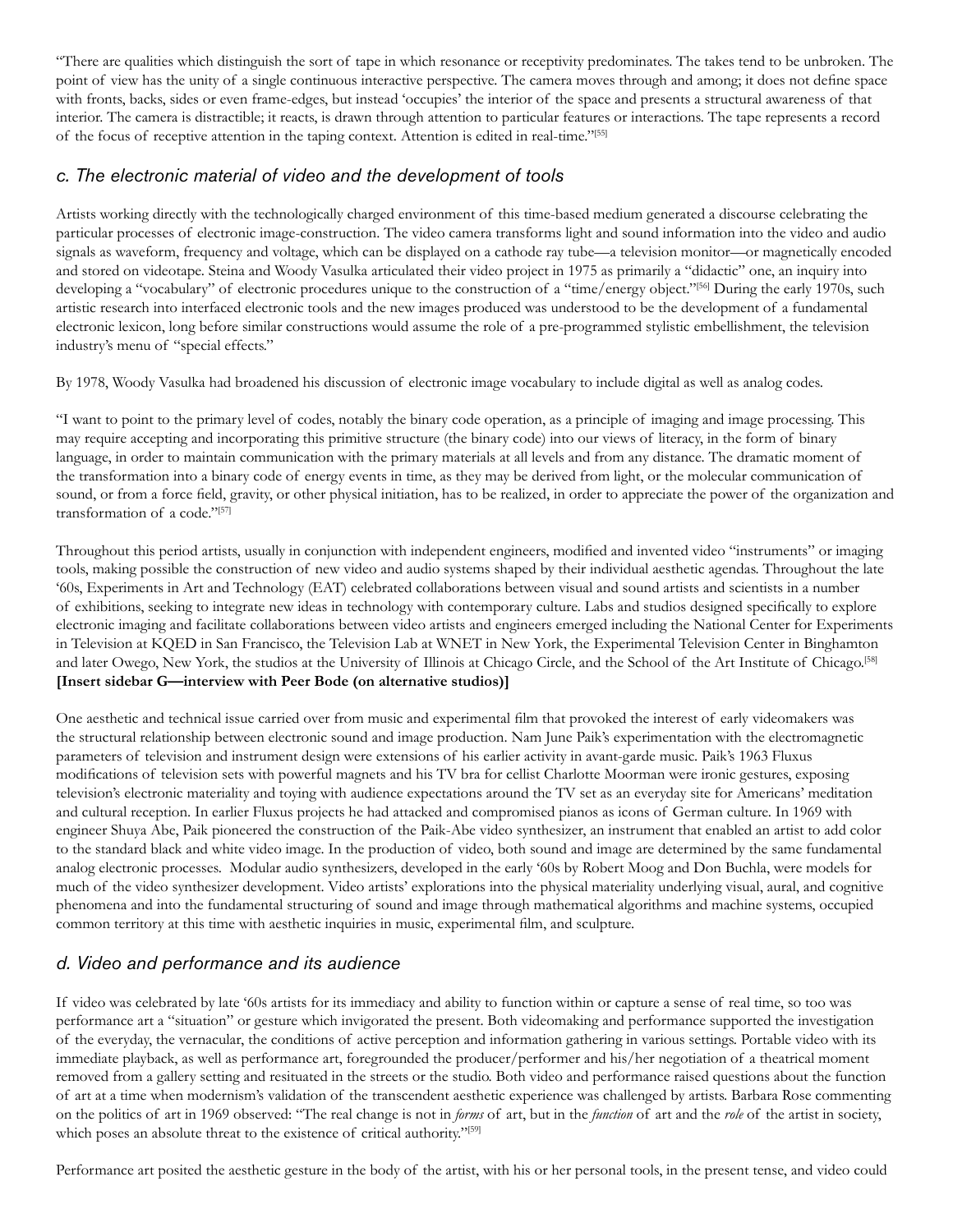function as one of those personal tools or as a recording instrument for documenting the situation. The subjectivity of the artist and/or the expectations of the audience could be investigated through performance. Vito Acconci, whose early work as a poet involved words and the page as space, remarked that his involvement with performance was a shift away from the material to understanding the self as an instrument and, "an agent which attends to it, the world, out there."[60]

Performance art had often functioned historically as a transgressive gesture. With its postwar experimental roots in the aleatory music of John Cage, who advocated the listener's focused "learning" so that, "the hearing of the piece is his own action,"[61] and in paradoxical Fluxus events, which embraced boredom in combination with excitement to, "enrich the experiential world of our spectators, our co-conspirators,"[62] performance art in the '60s and '70s undermined audiences' cultural habits and expectations. It also shared with multi-media happenings, "in a real, not an ideological way, a protest against museum conceptions of art—preserved and cherished."<sup>[63]</sup> Performance art clearly participated in an economic critique of the art establishment's investments in objects through its refusal to be commodified. Video installations, performance documentations, and process-oriented recordings at the time, shared with performance art an accommodation of chance events. As unedited documentation of live events, with grainy black and white images of unknown stability, video also had questionable archival, and therefore investment, value within the art market.

Performance assumes a relationship with a present, local audience, who share to some degree in the risk-taking or experimental nature of performance work. Writer and artist Liza Bear cited the, "heightened awareness of audience as an intrinsic element of the whole performing situation."[64] Vito Acconci's video performance work in particular functioned as a kind of encyclopedic study of relationships constructed between the performer and his/her audience through the video monitor. His repertoire of entertaining, erotic, and threatening overtures catalogued the narcissism, seduction, and risk-taking in personal theater and its proto-narrative gestures by directly engaging the viewer in the construction of attentional needs. By exposing his intentions within his performances, he begged the audience members' consideration of their own intentions and unstated assumptions. Acconci has written about the intimacy involved with video performance and its, "fertile ground for relationship."[65]

At the same time that artists were venturing structural studies of video performance and measures of intimacy, feminists drew on the intimacy of shared life and art experiences generated through conscious-raising groups and women-centered cultural scenes. Concentrating on the body as a performance vehicle as well as critiquing its representation in mass media and art history, feminist artists such as Hermine Freed, Joan Jonas, Martha Rosler, and Linda Montano, among others, used video and performance to assert and focus female presence and raise issues of gender and subjectivity in art. The invigorated confidence of women as performers and producers, their ambivalence about being the object of desire before the lens or audience, and their politicized relationship to audiences and institutional venues developed into a vital and complex discourse through video and other camera-based media like photography and film. Having attended the second Women's Video Festival in New York, reviewer Pat Sullivan offered her experience as audience member: "The striking feature of the festival was the revival of communal viewing... Being puzzled or amused or even angered by the responses of the other viewers forced me to search on the screen or in my mind for the origins of my own reactions."[66]

For feminists, community producers, and artists, the video project's relationship to its audience was assumed to be a structural aspect of work that expressed a range of radical subjective assertions. The early feminist insight, that both cultural production and viewer reception were constructed according to gender, continued to be articulated across other cultural differences such as class, race, and ethnicity.

The investigation of social, phenomenological and psychological exchanges mediated by video also inevitably (re)introduced and referenced television, a remote ("tele-") technology located in the home. Television's paradoxical intimacy with audience was taken up in diverse west coast work by William Wegman, Ilene Segalove, Ant Farm and T.R. Uthco. In *The Eternal Frame* (1976), Ant Farm and T.R.Uthco reenacted the media spectacle of the Kennedy assassination and revealed its "inscribed audiences,"[67] members of the general public who had originally witnessed television's public channeling of the horror and intimate details of the Kennedy assassination and who now inadvertently found themselves in the middle of public performances recorded in the streets of Dallas and San Francisco. The taped comments of those audiences confirmed the pseudo-familiality of the events; the audiences became unalienated partners in an ironic disassembling of the authority of the news media.

The tourists standing in Dealey Plaza in 1976 may have been unwitting cultural collaborators with Ant Farm and T.R. Uthco, but, like the New York audiences for video and performance events, they were valued as receivers of video by this first generation of video artists. Liza Bear, writing about performance in *Avalanche* in 1974, stated: "Part of content was an articulation of... the audience's knowledge, beliefs, expectations of the artist in question... and it was a consciousness of the audience as people who've come to see a particular artists' work, as people who know or work within the art context, and also, in some cases, a consciousness of the limitations of that context."[68] Critic Peggy Gale concluded that by, "shifting away from the marketplace and the production of a precious object... the role of the audience was redefined to play a part in the completion of the work through their response and feedback: the video model of simultaneous record and presentation, objectification and immediacy, was in effect reiterated."<sup>[69]</sup>

# *e. Video and the construction of "reality"*

Artists explored the immediacy and performative possibilities of video, producing work that legitimized new political and cultural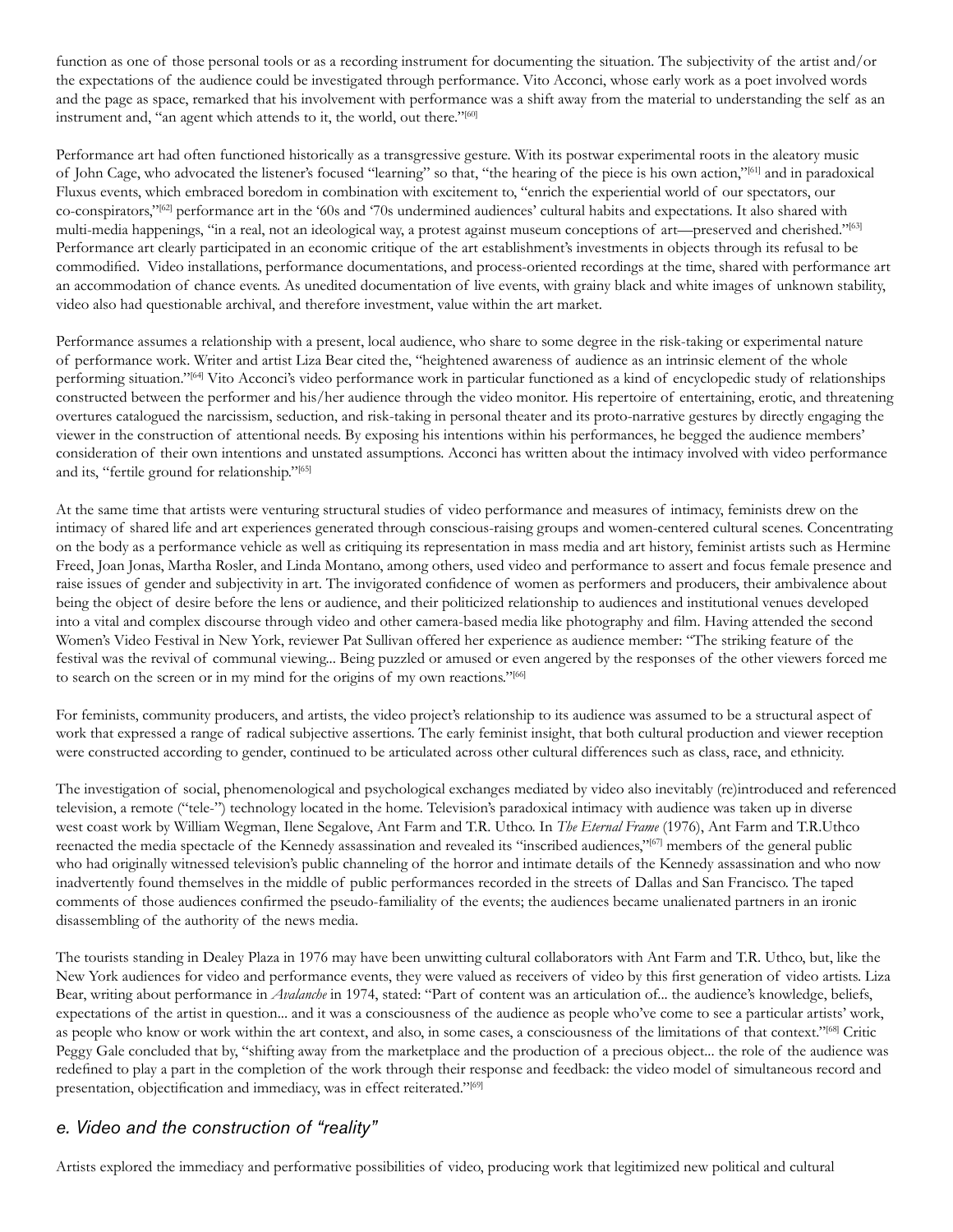assertions about subjective, lived experience and extended to audiences a considered and responsive function. These critical intimacies and ideological realities as they were mapped out through the video art and alternative media culture, however, were largely antithetical to the commodified "reality" portrayed through mass culture. Although the spectacle of television appealed to the intimate wants and desires of its audience or market, as Enzensberger elaborated, the relationship proffered through television inevitably resulted in a false intimacy:

"Consumption as spectacle contains the promise that want will disappear. The deceptive, brutal, and obscene features of this festival derive from the fact that there can be no question of a real fulfillment of its promise... Trickery on such a scale is only conceivable if based on mass need."[70]

The viewers' expectations of video art were complicated by their experiences living with television. That experience was described clearly at the end of the decade by Dan Graham:

"TV gains much of its effect from the fact that it appears to depict a world which is immediately and fully present. The viewer assumes that the TV image is both immediate and contiguous as to time with the shared social time and parallel "real world" of its perceivers—even when that may not be the case. This physical immediacy produces in the viewer(s) a sense of psychological intimacy where people on TV and events appear to directly address him or her."[71]

The capacity of camera-based work to signify truthfulness, to claim to witness or represent reality, results in its legibility to many viewers as an "essential" and confirming realism. The documentary form, which introduces images and sounds as evidence, was embraced by many women and other previously marginalized producers working with video in the '70s, in part because seeing new images of self was undeniably powerful and evidenced the production of a new version of the real. At the same time documentary representation was challenged by women and others as inevitably a product of a specifically focused lens and ideology, with edited inclusions, omissions, and censorships.[72]

Contending ideas about the phenomenological, political, and subjective constructions of the real dominated cultural debate at the end of decade. New developments in narrative film theory, feminist theory, and the semiotics of image-making repositioned late '70s and early '80s art making within an emerging discourse that focused on the construction of subjectivity through the signifying practices of mass media, in which ideology was transacted through commodified and reproducible images. Cultural shifts by the end of the decade, generally regarded as postmodern, forced a reevaluation of critical strategies for artists creating video "texts."

In the early '70s videomakers had articulated their opposition to television's codes and one-way distribution system, evident in assertions such as "VT is not TV," and exhibitions at new artists' centers titled "No TV," "Alternative TV," "Process TV," and "Natural TV."[73] David Antin had pointed out that unlike television, an artist's videotape ended, not when it was time for a commercial, but when the artist's intention was accomplished.[74] The independent network at the end of the decade included media collectives, artists-run media centers, public access organizations, and artist collaborations with public television, and remained a vital alternative to corporate television, however marginalized those cultural scenes. Whether intentionally oppositional or desiring the attention of mainstream audiences, video artists, public access producers, and independent documentarians worked with technologies and cultural codes shared in part by the dominant communications media that, in the United States, though not in all countries, remained primarily a commercial venture. Independent work intended for television would inevitably be evaluated in terms of its marketing value, which would shadow its other intentions or merits. By the late '70s increasing numbers of video artists and independent producers were negotiating the contradictory possibilities of broadcast television's great visibility and potential censorship.

A decade of producing work, exploring relationships with audiences, and nurturing a viable alternative media infrastructure developed into a video cultural discourse which framed the capacity of a videotape to represent its maker's access to production technologies, to reveal its maker's strategies for approximating or constructing the "real," and to engage a performative interaction with an anticipated audience. Alternative videomakers were able to map out diverse intentions as they developed modes of address specific to different audiences—the art world, public television, women, and local communities. The videomaker's various strategies—attentional, representational, formal, performative—for articulating an art or communications event remained a *choice*, and always measured the critical distance between the dominant language of commercial media and the videomaker's independent voice.

# 3. Emergence of public funding for media art

"Artists with electronic skill have transformed old TV sets into the dazzling 'light machines' that have appeared in galleries and museums, and some have developed video colorizers and synthesizers which permit electronic "painting." A relative few have penetrated the engineers' citadels of broadcast television to create experimental videotapes with the full palette of the switching consoles. A larger number, working since 1967 with half-inch portable video systems from Japan, have explored the potential of videotape to reach out and open circuits of communication within a variety of small communities—giving substance to attitudes and concerns which monolithic broadcast television has ignored to a point of near obliteration... This new area of Council [New York State Council on the Arts] involvement suggests the extraordinary potential of the medium still to be explored as we go forward into tomorrow's wired nation." —Russell Connor[75]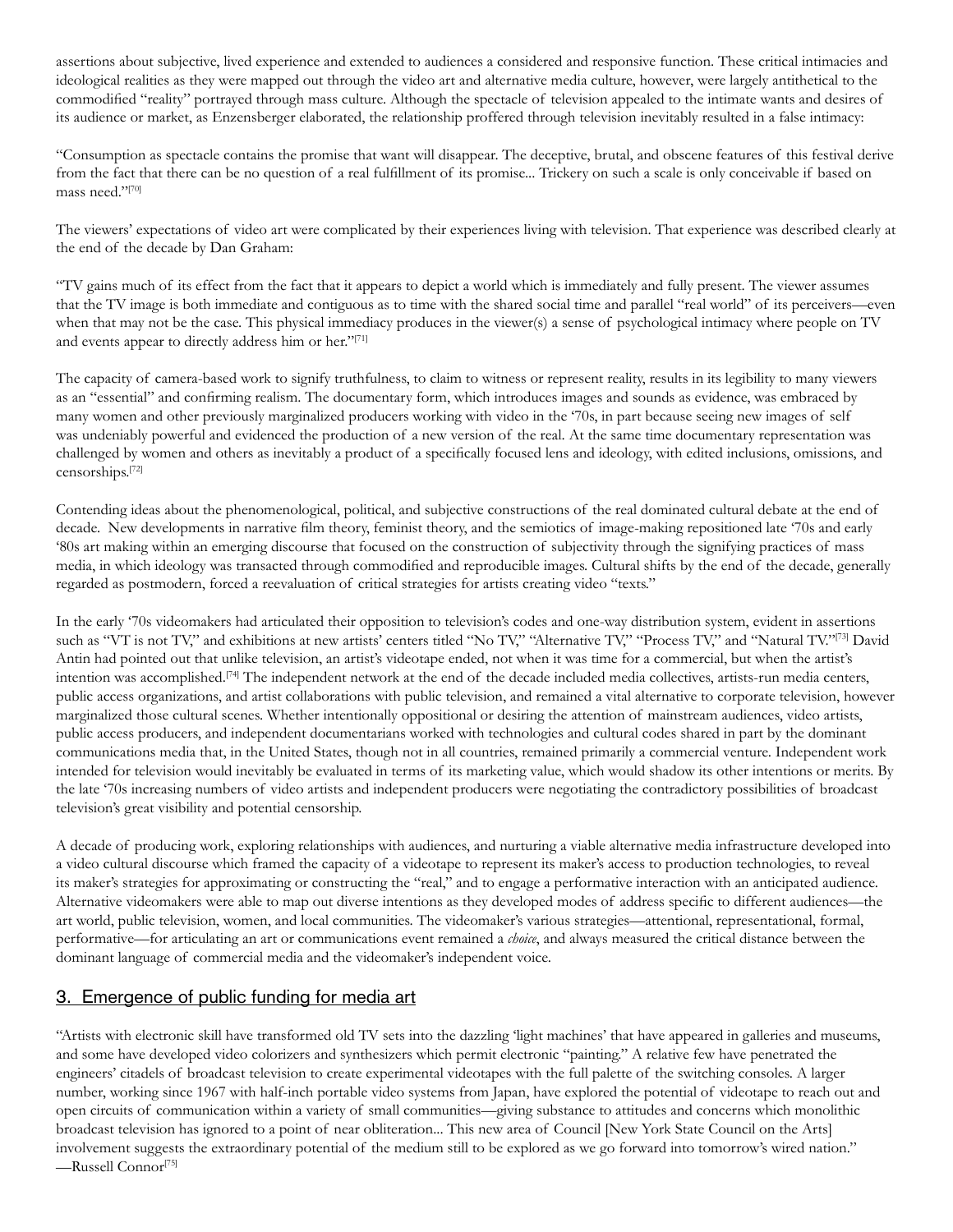In the decade following the introduction of the Portapak, video art and documentary practice developed within an alternative media infrastructure nurtured by the parallel growth of public arts funding. Calls for structural changes in institutional support for the arts came from working artists in the form of challenges to the economic assumptions of the art world establishment. Demonstrations at major museums protested the lack of support for living artists and called for a general reassessment of the business of art making and art dealing. Although many galleries and museums supported new work and were responsive to criticism from working artists, the very existence of new artist-run cooperatives and media and performance laboratories indicated the existing system was not adequately meeting the shifting needs and interests of a new generation of artists.

Early video arts funding supported proposals by artists and collectives, and developed by the mid-'70s into funding programs for both individual artists and a nationwide system of regional media arts centers. By the late '60s public funding for experimental and documentary film had been established through the National Endowment for the Arts (NEA), which would increasingly fund video along with film projects. The New York State Council on the Arts (NYSCA), an early supporter of video as a medium distinct from film, greatly expanded its funding of video starting in 1970. Between 1969 and 1970, NYSCA's overall budget increased almost ten-fold from \$2.3 million in 1969- 1970 to \$20.2 million in 1970-1971. This same period saw NYSCA film and television expenditures grow from \$45,000 to almost \$1.6 million, with over \$500,000 going to new video projects. The NEA, established by Congress in 1965, initiated its Public Media Program in 1967 and by 1971 was spending \$1.26 million on film and television art. By the end of the decade the NEA was spending \$8.4 million on media arts (film and video) and committed to supporting a network of regional media arts centers.

Gerd Stern, an artist and early NYSCA staff consultant, outlined the rationale for NYSCA's early commitment to the new medium of video art as, "a societal shift away from stockpiling a product... [T]he Council had always maintained a very open attitude toward new art forms,... to recognize the difficulties of arriving at tight value judgments in new situations where the standards were still nascent, embryonic."<sup>[76]</sup> At this time, funding of not-for-profit cultural organizations and artists was promoted by public policy planners and legislators who asserted that cultural research and design would invigorate the marketplace and enhance the quality of life in a democracy. Some artists argued that public funding for the arts would force individuals to become institutionalized and could co-opt or blunt the edge of cultural dissent and creativity. Others countered that public funding would maintain a publicly accessible platform for discussion of cultural values which would contribute alternatives to a marketplace of ideas dominated by art collecting and the interests of commercial media.

Often building on the existing media collectives, new media centers and multi-disciplinary artist-run spaces were required to be incorporated as not-for-profit organizations. Expanding on the collectives' communications paradigm, these emerging sites of alternative cultural activity typically offered production facilities, training workshops, and active exhibition programs that positioned video within a critical environment of other disciplines that often included experimental, documentary, and narrative films, as well as music, performance, photography, and visual arts. Screenings by visiting artists were common and were often accompanied by discussions with critical local audiences about the work and news about the growing field. Many media centers and museums published their own bulletins, catalogs, regular program notes, and posters, which, in keeping with the values of the time, were generously informative. This ephemeral material, in combination with contemporaneous periodicals, catalogs, and critical journals, offers the most vivid picture of alternative media "scenes" and their respective activities during this first decade.

Additionally, a respected video art and alternative media discourse was disseminated by publications such as *Radical Software*, *Afterimage*, *Vidicon*, and *Televisions*. *Avalanche*, *Art News,* and other arts magazines featured special issues on video. The National Federation of Local Cable Programmers published *The NFLCP Newsletter*, which was succeeded by *Community Television Review* in 1979. *The Independent* began publication by the Association of Independent Video and Filmmakers (AIVF) in 1976, and *Video 80* started publication in 1980 in San Francisco. *Sightlines,* published by the Educational Film Library Association, regularly reviewed independent videotapes. Video distributors such as Electronic Arts Intermix, Castelli-Sonnabend, Anna Canepa, Video Data Bank, Third World Newsreel, California Newsreel, Art Com, and Women Make Movies were critical in building and sustaining informational conduits among artists, exhibitors, curators, and educators.

A more thorough tracking of the dialogues, initiatives, policies, and the negotiations between public and private funding institutions, legislative and judicial bodies, commercial interests, not-for-profit arts organizations, public access supporters, and artists' peer panel participation during this early period is essential for understanding the development of independent video practice, but must be developed elsewhere.

By 1983 at a conference of the National Alliance of Media Arts Centers (NAMAC), then a three-year-old organization that claimed 80 institutional members, speakers asserted that media arts centers had, "now become a significant presence in our culture." NAMAC's chairman, Ron Green, identified the "cultural lack" addressed by media arts centers:

"Blacks and women may have realized that lack inherent in the images of them that has been perpetrated by the media art of the film and television industry, but American society did not... Democracy was understood [by our forefathers] to require universal education, specifically the ability of all citizens to read and write in order not only to assimilate the issues on which they would vote, but also to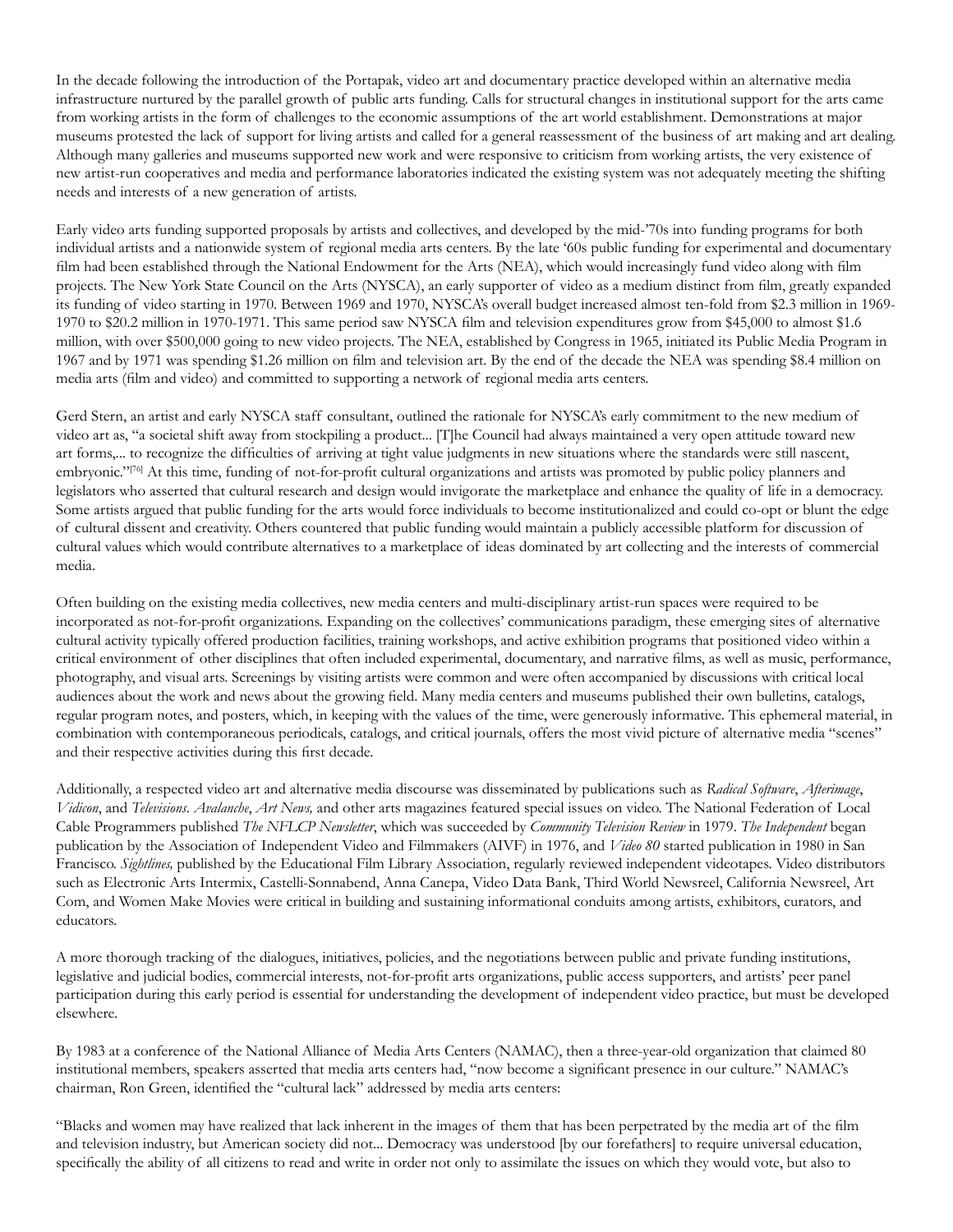contribute to the formulation and presentation of those issues through writing. Since much, if not most, of our information two centuries later is presented through the media instead of writing, and since the media are not accessible to most of us (nor even to most of our best media artists), this requirement of our political system is not being met."[77]

By the late '70s a media arts infrastructure supported by public and private funders had expanded the production and exhibition opportunities for emerging media artists, foregrounding new art forms and becoming a critical factor in the development of new audiences for this work, but not without significant resistance. Mapping the trajectory of public support for the arts, David Trend quoted a 1981 Heritage Foundation document written during the Reagan Administration that accused the NEA of having grown, "more concerned with the politically calculated goals of social policy than with the arts it was created to support. To accomplish goals of social intervention and change... the Endowment... serve(s) audiences rather than art, vocal constituencies rather than individually motivated artistic impulses."[78] A struggle, which would eventually be described as a "cultural war," was underway for the legitimacy and survival of an independent media arts practice and infrastructure, one that by the early '80s had become more alternative than oppositional, and was described accommodatingly by NAMAC as a, "counterculture... only in comparison to the mass media."[79]

#### 4. Conclusion—(re)considering the first decade now (in the mid-'90s)

Independent video production was spawned at a historical moment when personal and collective experimentation and institutional invention made sense within a widely embraced vision of a radically changing society. Inspired by the availability of the Portapak, a personal media tool, and emerging at a time when culture was posited as political terrain, videomakers *performed* initiatives which sought to radically reconfigure art and communications structures locally and globally, invigorating their respective communities' capacities for informational and participatory feedback. Communications production and reception were reinscribed within contemporary culture by early video independents as social relations that could be negotiated by ordinary people and art scenes, as well as by media corporations and advertisers. In a period that advocated for expanded consciousness and a critical reassessment of institutionalized authority, artists engaged a range of attentional constructs using information and electronic signals fed back through a newly accessible time-based medium, and experimented with the fundamental structures of a new electronic image language. The negotiation of attentional terrain with viewers, the sharing of authority in the work through efforts to guarantee broad access to production, and the recognition of audience as subjective participant in the work and social partner in sustaining cultural scenes, all characterized the performance of video art and communications projects throughout their first decade.

An enormous range of art, performance, and documentary projects survive today as tapes, deserving conservation and study as both individual projects and collectively as archives. This early media work and its cultural aspirations beg to be considered part of our normative education for living in the contemporary world. At this moment, however, many of the surviving tapes from this period are in a precarious state—many tape collections are badly documented and sit deteriorating on dusty shelves. Most remain unviewable in their current condition, requiring both conservation attention to the tape medium and/or transference of the electronic signal to a viewable contemporary format. Bodies of work, produced within certain communities or by collectives, need to be (re)discovered and addressed, as well as do the tapes of individual artists whose work is already valued. And it is clear that today's gatekeepers to these materials—librarians, curators, editors, artists, public access workers, distributors, funders, and folks who may not realize the value of the old rotting tapes taking up space in their closets—will play very important roles in determining which work will be identified, which tapes will be allocated funding for preservation, and which projects will survive as the cultural and historical record. Robert Horwitz, a citizens' radio activist and arts editor, presciently pointed out on a panel discussing art and communications on public access TV in 1983 that it is these editorial positions that are, "the most creative and empowering within.... an information rich environment."[80] These gatekeeping positions will create a cultural economy from the existing media data banks, routing and regulating the flow of information in our increasingly digitized world.

Video art and alternative media production were developed by artists in the late '60s and early '70s as a public dialogue about new cultural forms and access to telecommunications technology distributed through a proliferation of new sites for production, exhibition, and exchange. The revisiting of that period through a survey of ideas that informed that body of work[81] is, in part, an effort to link the cultural insights and strategies of portable video's first decade with the present conditions for producing media culture. Attention to the video projects of the late '60s and '70s, those identified and valued and others yet to be rediscovered, is timely in view of the advent of international media hardware and software expansion and new decentralized multi-media networks such as the Internet. The democratic use of these tools can only be realized with considerable efforts toward widespread media literacy and direct experience with media production, a necessary extension of basic reading and writing skills in the contemporary media cultural world.

Such an education for media cultural fluency must encompass *access to* and *experience with* production and post-production tools in combination with an understanding of the interpretive structures of moving image media "literatures"—video, film, sound, digital multimedia, radio, cinema, television, internet—that have been produced to date. It is necessary to beware of the emancipatory claims of new technologies, as well as the liberal notion that access to production alone will bring about critical participation in view of the capacity of the mass media to assimilate new cultural forms. However, the early '70s participatory affirmation of an alternative democratic media practice bears amplification at the present time in order to reconsider the efforts of that earlier generation to initiate new forms of cultural exchange, and to share the authority of technologically intensive cultural production with diverse audiences and local communities. In supporting the production of a vital, inventive, multi-vocal, and accessible contemporary media culture, artists and educators must continue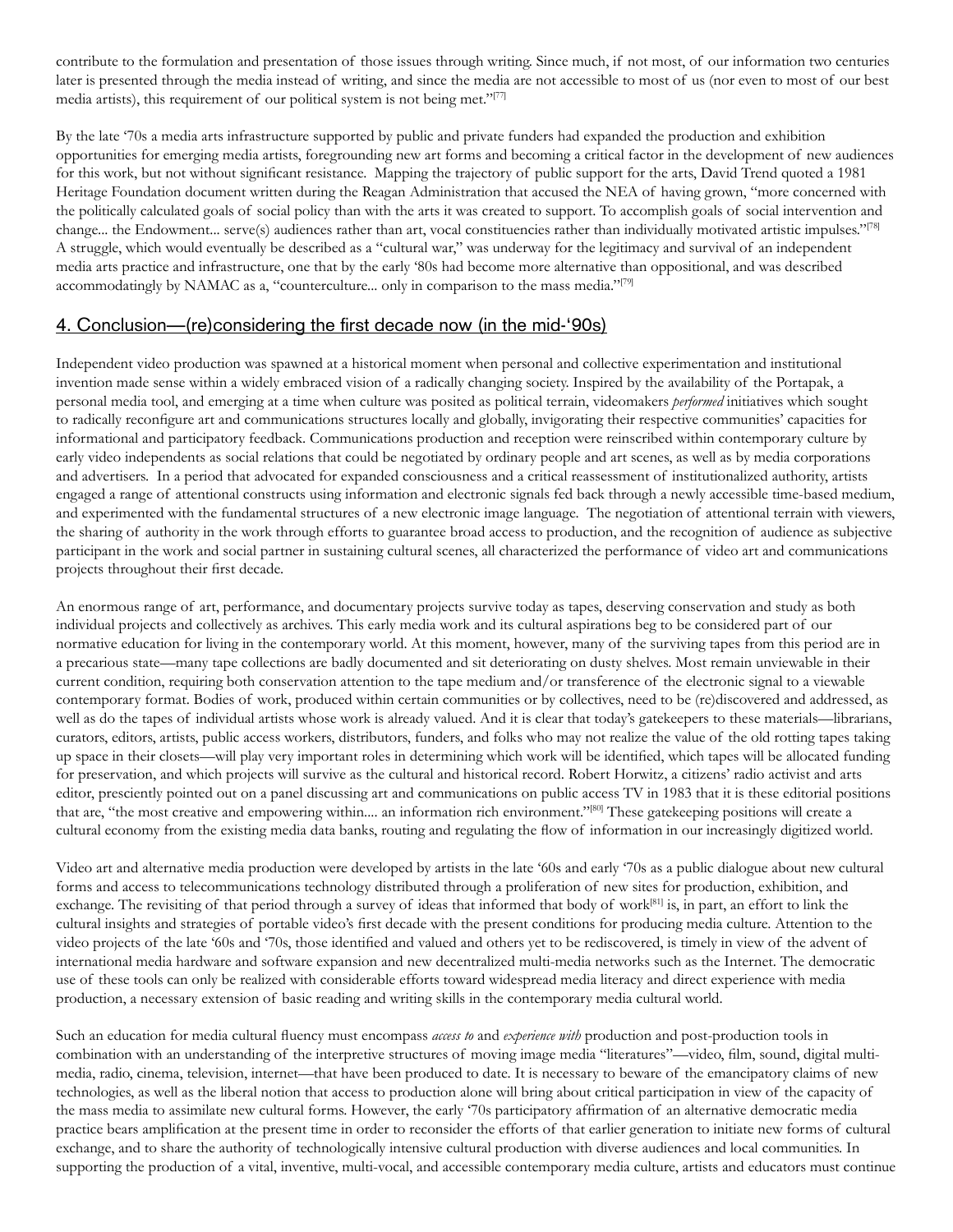to question—what were the cultural issues negotiated by past bodies of work, who has training and access to increasingly sophisticated tools, and how can diverse audiences approach the work produced—and on a much broader scale than has been accomplished to date.

\* \* This essay was originally published in 1996. It has been edited for the 2008 DVD edition of *Surveying the First Decade* and *Rewind*.

#### Footnotes

1. Sylvia Harvey, *May '68 and Film Culture*. London: British Film Institute, 1978, p. 56.

2. Beryl Korot and Phyllis Gershuny, editors, "Table of Contents," *Radical Software,* 1:1, 1970, p. 1.

3. Chris Hill, "Interview with Woody Vasulka," *The Squealer*, Summer 1995, p. 6.

4. Allan Kaprow, *Assemblages, Environments and Happenings.* New York: Abrams, 1966. [Excerpted in Charles Harrigan and Paul Wood, editors, *Art in Theory.* Cambridge: Blackwell, 1992, p. 708.]

5. Sohnya Sayres, Anders Stephanson, Stanley Aronowitz, and Fredric Jameson, editors, *The '60s Without Apology.* Minneapolis: University of Minnesota Press, 1984, p. 20.

6. Ibid, p. 2.

7. Todd Gitlin, *The Sixties.* New York: Bantam Books, 1987, p. xv.

8. Students for a Democratic Society, "Port Huron Statement," *The Sixties Papers*, edited by Judith Albert and Stewart Albert. New York: Praeger, 1984, p. 181.

9. Herbert Marcuse, *One-Dimensional Man*. Boston: Beacon Press, 1964, p. 251.

10. See Michael Renov, "Early Newsreel: The Construction of a Political Imaginary for the New Left," *Afterimage*, 10:10, February 1987, pp. 12-15; see also early distribution catalogs from Third World Newsreel and California Newsreel; for a history of the underground press see David Armstrong, *A Trumpet to Arms*. Los Angeles: J.P. Tarcher, 1981.

11. Hans Magnus Enzensberger, "Constituents of a Theory of the Media," *Video Culture,* edited by John Hanhardt. Rochester, New York: Visual Studies Workshop Press, 1986, p. 98. See also Todd Gitlin. "16 Notes on Television," *Tri-Quarterly Review*, Nos. 23/24 (Winter-Spring), 1972, pp. 335-366.

12. "Time Scan," *Televisions*, 4:2, Summer, 1976, p. 7.

13. Susan Sontag, "On Culture and the New Sensibility," *Against Interpretation*. New York: Dell Publishing, 1966, p. 299.

14. See Norbert Wiener, *Cybernetics, or Control and Communication in the Animal and the Machine.* New York: John Wiley and Sons, 1948; Buckminster Fuller, *Operating Manual for Spaceship Earth*. New York: Simon and Schuster, 1969; Gregory Bateson, *Steps to an Ecology of Mind*. New York: Ballantine Books, 1972.

15. David Antin, "Video: The Distinctive Features of the Medium," *Video Art,* edited by Susanne Delahanty. Philadelphia: Institute of Contemporary Art, 1975, p. 57.

16. Michael Shamberg and Raindance Corporation, *Guerrilla Television*. New York: Holt, Rinehart, and Winston, 1971, p. 9.

- 17. Parry Teasdale, Unpublished interview with author, May, 1995.
- 18. Philip Mallory Jones, Unpublished interview with author, July, 1995.
- 19. Beryl Korot and Phylis Gershuny, editors, "Masthead," *Radical Software,* 1:1, 1970, p.1.
- 20. Portola Institute, *The Whole Earth Catalog*. San Francisco: Portola Institute, 1969, p. 1.
- 21. Beryl Korot and Phyllis Gershuny, editors, "Cultural Data Banks," *Radical Software*, 1:2, 1970, p. 19.
- 22. Hans Magnus Enzensberger, op. cit., p. 105.

23. Ken Marsh, "Alternatives for Alternative Media—People's Video Theater's Handbook," *Radical Software*, 1:2, 1970, p. 18.

- 24. Ken Marsh and Elliot Glass, Unpublished interview with author, June, 1992.
- 25. Ralph Lee Smith, "The Wired Nation," *The Nation*, 210:19, May 18, 1970, p. 606.
- 26. Roger Newell, "Minority Cable Report," *Televisions,* 6:3, November, 1978, p. 10.
- 27. Dorothy Henaut and Bonnie Klein, "Challenge for Change," *Radical Software*, 1:1, 1970, p. 11.
- 28. Alternate Media Center, *Alternate Media Center at New York University School of the Arts*, Summer, 1972, p. 11.

29. "1986," *Community Television Review*, 9:2, Summer 1986, p. 59; for a brief history of public access TV see also Susan Bednarczyk,

"NFLCP: The Way It Was," *Community Television Review*, 9:2, Summer 1986, p.44; for commentary on the First Amendment vis a vis public access TV see L. Brown, "Free Expression is an Unwelcome Rider on the Runaway Technology Train," *Community Television Review*, Summer-Fall, 1980.

- 30. Walter A. Dale, "The Port Washington Experiment," *Film Library Quarterly*, Summer, 1972, p. 23.
- 31. Hans Magnus Enzensberger, "Television and the Politics of Liberation," *The New Television: A Public/Private Art,* edited by Douglas Davis and Alison Simmons. Cambridge: MIT Press, 1977, p. 263.
- 32. Parry Teasdale, Unpublished interview with author, May 1995.
- 33. "Ralph Lee Smith Meets Access," *Community Television Review,* 9:2, Summer, 1986, p. 22.
- 34. Chris Hill, "Interview with Woody Vasulka," *The Squealer*, Summer 1995, p. 7.
- 35. Roger House, "Bed-Stuy Voices from the Neighborhood," *Afterimage*, 19:1, Summer, 1991, p. 3.
- 36. Fredric Jameson, "Reification and Utopia in Mass Culture," *Signatures of the Visible*. New York: Routledge, 1992, p. 23.
- 37. Hollis Frampton, "The Withering Away of the State of the Art," *Artforum*, December, 1974, p. 50.
- 38. Robert Morris, "Notes on Sculpture, Part 4: Beyond Objects," *Artforum,* 7:8, April 1969, p. 53.